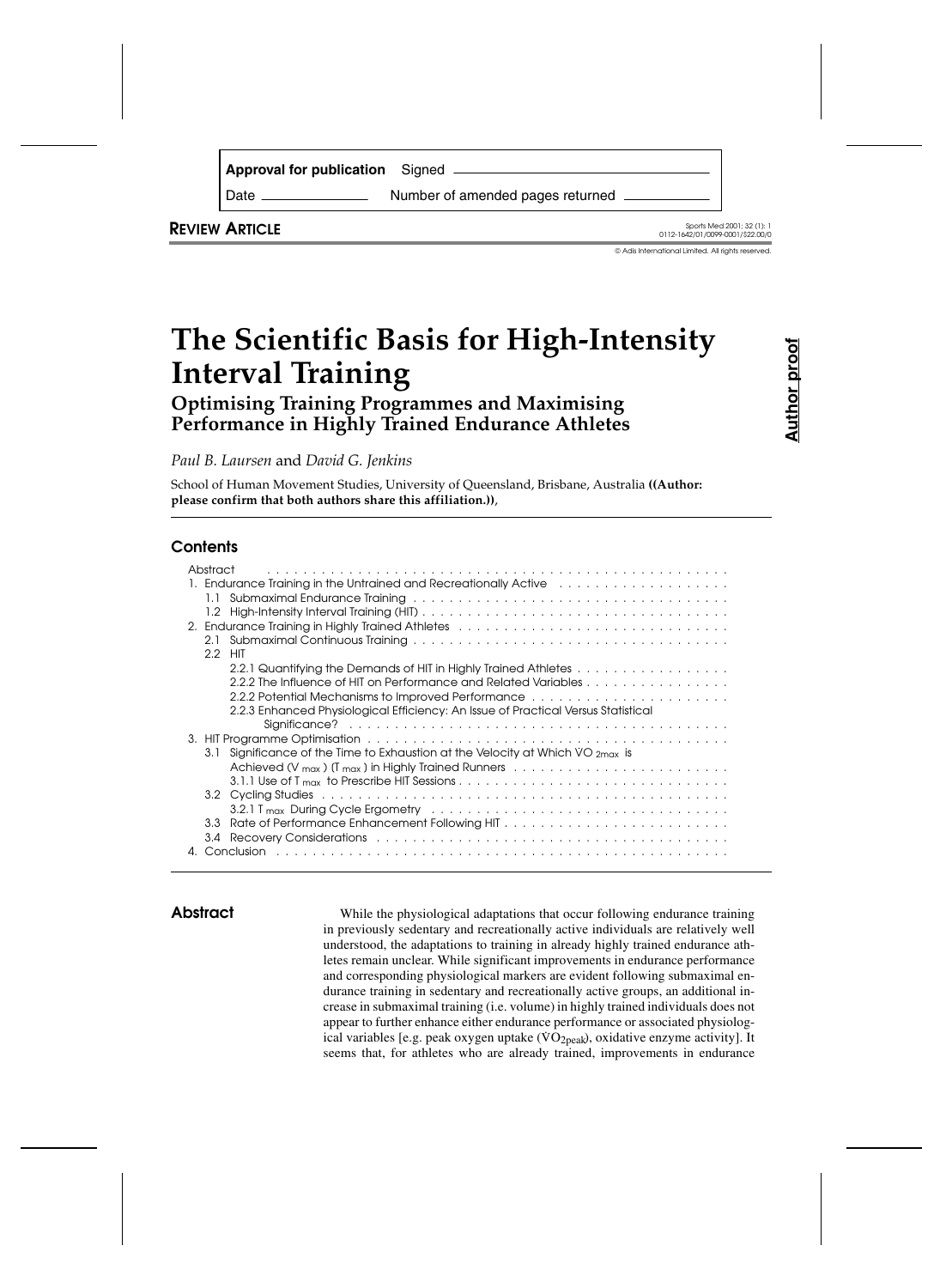performance can be achieved only through high-intensity interval training (HIT). The limited research which has examined changes in muscle enzyme activity in highly trained athletes, following HIT, has revealed no change in oxidative or glycolytic enzyme activity, despite significant improvements in endurance performance  $(p < 0.05)$ . Instead, an increase in skeletal muscle buffering capacity may be one mechanism responsible for an improvement in endurance performance. Changes in plasma volume, stroke volume, as well as muscle cation pumps, myoglobin, capillary density and fibre type characteristics have yet to be investigated in response to HIT with the highly trained athlete. Information relating to HIT programme optimisation in endurance athletes is also very sparse. . Preliminary work using the velocity at which  $\text{VO}_2$ <sub>max</sub> is achieved ( $\text{V}_{\text{max}}$ ) as the interval intensity, and fractions (5075%**((Author: 50 to 75%?))**) of the time to exhaustion at  $V_{max}(T_{max})$  as the interval duration has been successful in eliciting improvements in performance in long-distance runners. However,  $V_{max}$  and  $T_{max}$ have not been used with cyclists. Instead, HIT programme optimisation research in cyclists has revealed that repeated supramaximal sprinting may be equally effective as more traditional HIT programmes for eliciting improvements in endurance performance. Further examination of the biochemical and physiological adaptations which accompany different HIT programmes, as well as investigation into the optimal HIT programme for eliciting performance enhancements in highly trained athletes is required.

Compared with the volume of research that describes the physiological adaptations to enduranceexercise training in sedentary and recreationally trained individuals, relatively little work has examined the physiological and performance responses of already highly trained athletes to a modified training programme. In part, this may be because of the difficulty of persuading highly trained athletes to alter their training programmes to accommodate the interests of exercise scientists.[1] Consequently, recommendations made by exercise scientists to coaches and athletes are largely based on training studies completed with sedentary and recreationally trained individuals coupled with anecdotal hearsay of some successful coaches.[1,2] Highly trained athletes already have a high aerobic capacity, lactate threshold  $(T<sub>lac</sub>)$ , and economy of motion.[3,4] Therefore, the physiological adaptations that generally account for improved performance in sedentary or recreationally trained individuals $[5,6]$  may not necessarily apply to the highly trained athlete.[7] Indeed, in the highly trained athlete, an additional increase in submaximal exercise training (i.e. volume) does not appear to further enhance either endurance performance or associated variables such as maximal oxygen uptake  $(VO<sub>2max</sub>)$ , anaerobic threshold, economy of motion and oxidative muscle enzymes.[8-10]

In these individuals, it appears that further improvements in performance can only be achieved through high-intensity interval training (HIT).[8] The only research to date that has examined the physiological responses of already highly trained athletes to  $HIT^{[7]}$  indicates no up-regulation of oxidative or glycolytic enzyme activity, despite significant improvements in 40km cycling time-trial performance and peak power output  $(P_{peak})$  obtained during a progressive exercise test ( $p < 0.05$ ). Skeletal muscle buffering capacity significantly increased ( $p < 0.05$ ), but the increase was not related to improvements in  $P_{peak}$  and 40km time-trial performance. Thus, the mechanisms responsible for improvements in performance following HIT in the already highly trained athlete remain unclear. This article will: (i) briefly review the adaptations to endurance training known to occur in sedentary and recreationally active individuals; (ii) outline some physiological mechanisms that may further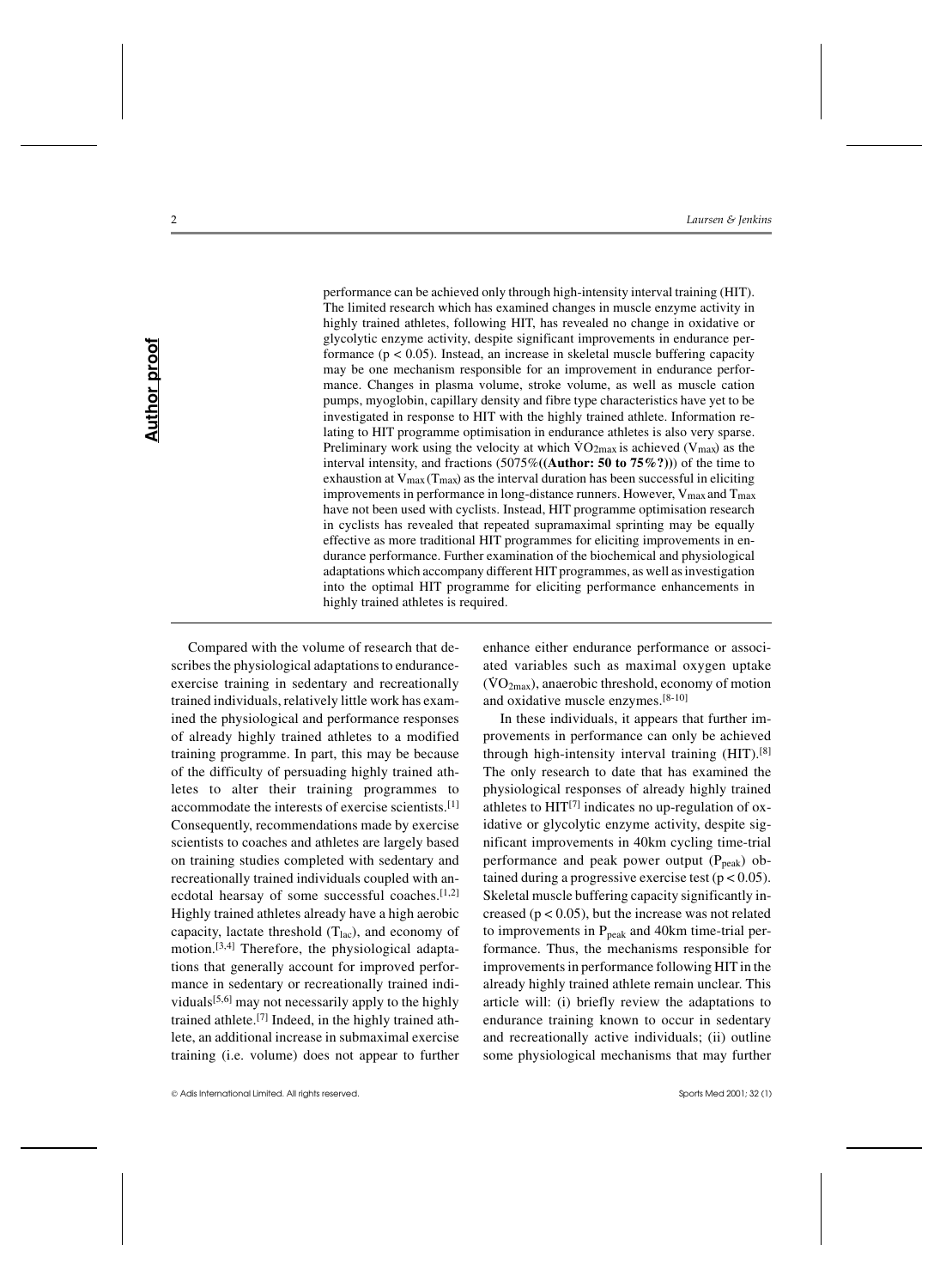enhance performance following HIT in the already highly-trained athlete; and (iii) consider the issue of HIT programme optimisation in the highlytrained athlete.

# **1. Endurance Training in the Untrained and Recreationally Active**

#### 1.1 Submaximal Endurance Training

It is generally accepted that many of the biochemical and physiological adaptations that accompany endurance training occur in response to an increase in muscle cell energy demands.  $[11,12]$ Indeed, manipulation of the intensity and duration of work and rest intervals changes the relative demands on particular metabolic pathways within muscle cells, as well as oxygen delivery to muscle. The subsequent adaptations that occur, both at the cellular and systemic level, are specific to the particular characteristics of the training programme employed.

Several short- and long-term training studies performed with sedentary individuals have challenged the aerobic energy system through daily submaximal training (i.e. 2 h/d, 65 to 75%  $\text{VO}_{2\text{max}}$ ).<sup>[13-15]</sup> In these studies, the improvements in physical work capacity (i.e.  $P_{peak}$ <sup>[13]</sup>), were attributed to an increased delivery of oxygen to the exercising muscles (central adaptations), $[6,16]$  coupled with increased utilisation of oxygen by the working muscles (peripheral adaptations).<sup>[17-20]</sup> Central adaptations to endurance training result in a lower heart rate at pre-training workrates $[6]$  coupled with an increase in blood and plasma volume (hypervolaemia).[6,13] These changes are accompanied by a greater cardiac output (stroke volume),<sup>[6,21]</sup> and increases in muscle and cutaneous blood flow during exercise at the same pre-training workrate.[22,23] Although these central adaptations may allow relatively rapid (i.e. 3 days) improvements in physical work capacity ( $p < 0.05$ ),<sup>[13]</sup> a longer period of training (three to five times per week, 12 to 38 days) may be needed for increases in  $VO<sub>2max</sub>$  to so days) may be needed for mercases<br>in  $VO<sub>2max</sub>$  to occur (p < 0.05).<sup>[16,24,25]</sup> Indeed, several weeks of training may be needed before changes in muscle capillary density and mitochondrial volume are observed ( $p < 0.05$ ).<sup>[26-29]</sup> Other adaptations to endurance training include a reduction in glucose $[30-32]$  and muscle glycogen utilisation,[33] as well as lower blood lactate levels at the same absolute workload ( $p < 0.05$ ).<sup>[6,17,20,34-37]</sup>

Thus, with previously untrained individuals, exercise-induced cellular hypoxia increases blood flow, oxygen delivery, oxygen extraction and fat metabolism in working muscles during submaximal exercise after training. As a result, muscle contraction becomes more efficient and physical work capacity increases. However, when submaximal endurance training becomes habitual, such as for the endurance athlete, further improvements in exercise performance with an increase in training volume do not normally occur.[8,9,25,38] Indeed, the muscle of trained athletes has three to four times higher oxidative enzyme activity, up to three times more capillaries per muscle fibre, and a greater percentage of slow twitch fibres when compared with untrained muscle.<sup>[39]</sup> In these individuals, additional improvements in endurance performance and associated physiological markers appear to require a different training stimulus than simply an increase in volume.[8,25,40,41]

#### 1.2 High-Intensity Interval Training (HIT)

It is generally believed that in sedentary  $(VO_{2max} < 45$  ml/kg/min) and recreationally active ( $\sqrt{O_{2max}} \approx 45$  m/kg/mm/and recreationally active individuals ( $\sqrt{O_{2max}} \approx 45$  to 55 ml/kg/min), several  $y$ ears are required to increase  $VO_{2max}$  to that of the highly trained athlete  $(\text{VO}_2)_{\text{max}} > 60$ ml/kg/min).<sup>[21,42]</sup> However, Hickson et al.<sup>[43]</sup> showed, in eight sedentary and recreationally acshowed, in eight sedemary and recreationally active individuals, that  $VO<sub>2max</sub>$  could be markedly increased  $(+44\%; p < 0.05)$  after 10 weeks of highintensity exercise training (alternating 40 minutes exercise training (and  $\frac{1}{2}$  and  $\frac{1}{2}$  and  $\frac{1}{2}$  and  $\frac{1}{2}$  and  $\frac{1}{2}$  and  $\frac{1}{2}$  and  $\frac{1}{2}$  and  $\frac{1}{2}$  and  $\frac{1}{2}$  and  $\frac{1}{2}$  and  $\frac{1}{2}$  are  $\frac{1}{2}$  and  $\frac{1}{2}$  and  $\frac{1}{2}$  and  $\$ high-intensity running the next, 6 d/wk). Interestingly, in four of these individuals,  $\sqrt{O_{2max}}$  approached or exceeded 60 ml/kg/min. This clearly shows how an increase in high-intensity exercise training can elicit a rapid improvement in 'aerobic fitness'.[43]

**Author proof**

Author

proot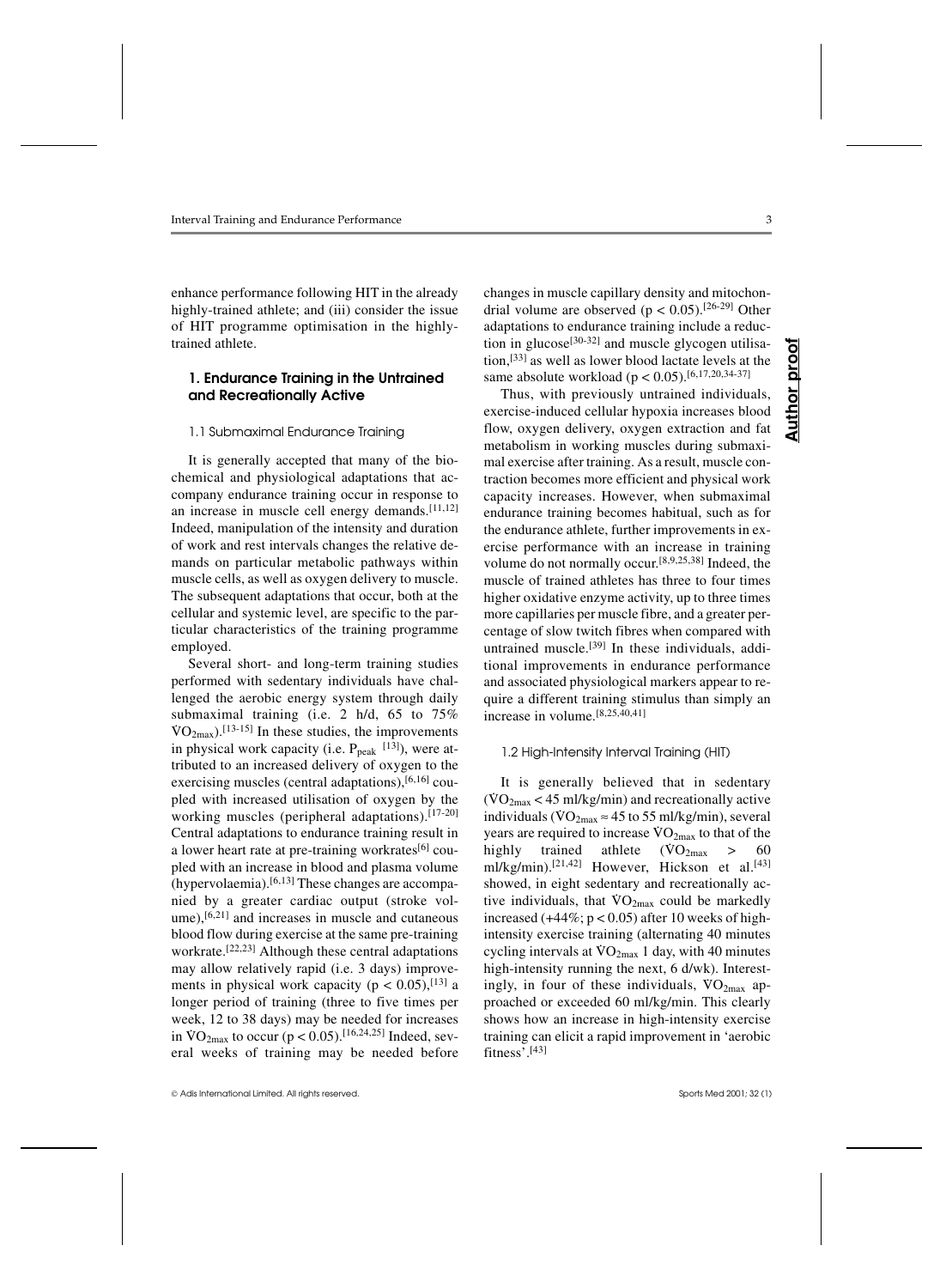**Author proof Author proof** 

In contrast to submaximal exercise training, which is characterised by prolonged, continuous activity, HIT is normally achieved through the use of intervals. HIT can be broadly defined as repeated bouts of short to moderate duration exercise (i.e. 10 seconds to 5 minutes) completed at an intensity that is greater than the anaerobic threshold. Exercise bouts are separated by brief periods of low-intensity work or inactivity that allow a partial but often not a full recovery. The purpose of HIT is to repeatedly stress the physiological systems that will be used during a specific endurance-type exercise<sup>[44]</sup> to a greater extent than that which is actually required during the activity. Despite the fact that coaches have long used HIT to improve the performance of endurance athletes, $[1]$  studies describing the influence of HIT on muscle respiration have largely been limited to previously sedentary or recreationally active individuals (**table I**).[45]

Several studies have indicated that intermittent HIT may increase fat oxidation when compared with continuous training. Essen and associates<sup>[61]</sup> compared 1 hour of continuous exercise at 50%  $\sqrt{VQ_{2max}}$  with 1 hour of intermittent exercise (15 seconds work at  $P_{\text{peak}}$ , 15 seconds rest) of the same mean workload (157W). In these previously untrained individuals, more lipids and less glycogen were used when exercise was performed intermittently, as opposed to continuously. In another study with untrained individuals,  $[45]$  HIT (5 × 4 minutes at  $100\%$   $\text{VO}_{2\text{max}}$ , 2 minutes rest; n = 13) was found to enhance the oxidative capacity (succinate dehydrogenase and cytochrome oxidase) of type II fibres ( $p < 0.05$ ), when compared with a continuous exercise training group  $(n = 8)$  which performed exercise of a similar duration at the same average intensity  $(79\% \text{ VO}_{2\text{max}})$ . A recent study in rats has provided support for this earlier finding; mitochondrial fatty acid oxidation rates have been shown to increase to a greater extent following HIT than following continuous submaximal endurance training  $(p < 0.05)$ . [62]

Somewhat in contrast, however, Gorostiaga and colleagues[63] reported an increase in citrate syn-

thase (CS) activity in response to continuous but not HIT. The opposite trend was seen in the activity of adenylate kinase, which increased by 25% following HIT, but not continuous training. The authors compared the physiological effects of continuous training  $(50\% \text{ VO}_{2\text{max}}; n = 6)$  versus HIT (repeated 30 seconds at  $100\%$  VO<sub>2max</sub>, 30 seconds rest;  $n = 6$ ). Their participants cycled 30 min/d, 3 d/wk, for 8 weeks, with both groups exercising at the same mean intensity. Following training,  $VO<sub>2max</sub>$ , exercising work rates and  $P<sub>peak</sub>$  obtained during the incremental test were all higher ( $p <$ 0.05) in the HIT group (+9 to 16%) compared with the continuous training group (+5 to 7%). However, the exercise intensity in the continuous training group was adjusted so that individuals trained at the same heart rate throughout the 8 weeks of training. It is generally accepted that continuous submaximal training will reduce the heart rate corresponding to a pre-training workrate.<sup>[6]</sup> Thus, the continuous training group likely received an increase in their continuous training intensity throughout their 8 weeks of training, which may help explain why CS activity was improved more than in the HIT group in this study.

In a more recent study by Franch et al.,  $[64]$  the effects of continuous and HIT were compared in recreational runners ( $n = 36$ ;  $\text{VO}_{2\text{max}} = 54.8 \pm 3.0$ ml/kg/min). Individuals were equally matched into three groups; either short HIT (30 to  $40 \times 15$  seconds at 20.4 km/h, 15 seconds inactive rest), long HIT (4 to  $6 \times 4$  minutes at 16.6 km/h, 2 minutes inactive rest), or continuous running  $(15 \text{ km/h}, -26 \text{ m})$ minutes). All groups trained three times per week (2.2 h/wk) at a mean exercise intensity of  $~5\%$ maximum heart rate for 6 weeks. Both the continuous running and the long HIT groups improved their  $\sqrt{O_{2max}}$  significantly more than the short HIT group (6 $vs$  3%;  $p < 0.05$ ). Furthermore, time to exhaustion at  $85\%$  VO<sub>2max</sub> increased significantly more in the continuous running group  $(+93\%; p <$ 0.05) compared with the long (+67%) and short (+65%) HIT groups. It is important to note, however, that the individuals in this study had low levels of initial fitness, so the finding of a greater im-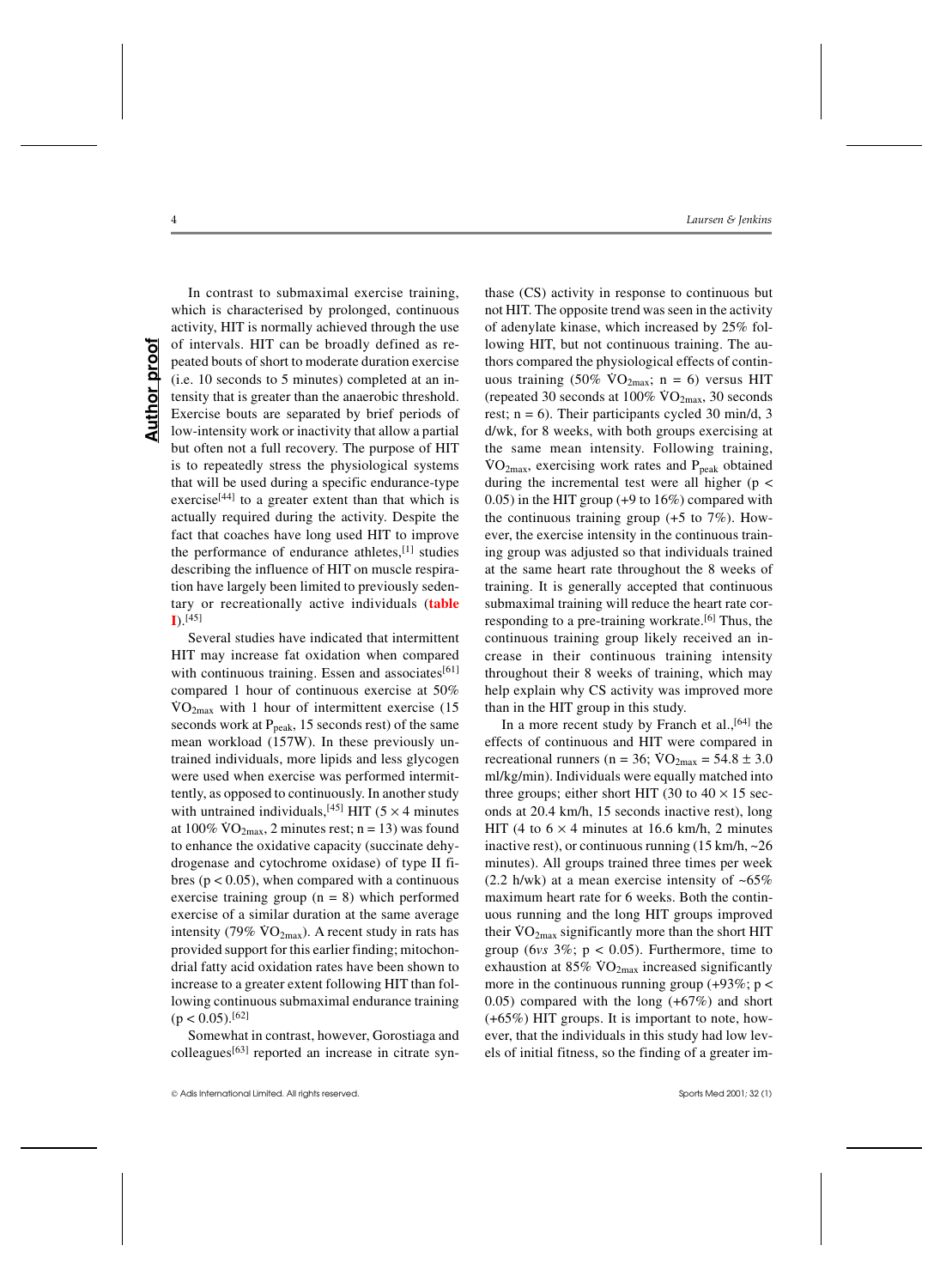| Reference                                 | n                                     |                           | Mode Frequency Weeks Reps<br>(d/wk) |                |           | Intensity                                  | Work<br>duration | <b>Rest duration Results</b> |                                                                                                                                                                                                                                                                                                                                                                                                                                                                                                                                                  |                     |
|-------------------------------------------|---------------------------------------|---------------------------|-------------------------------------|----------------|-----------|--------------------------------------------|------------------|------------------------------|--------------------------------------------------------------------------------------------------------------------------------------------------------------------------------------------------------------------------------------------------------------------------------------------------------------------------------------------------------------------------------------------------------------------------------------------------------------------------------------------------------------------------------------------------|---------------------|
| Hickson et<br>$al.$ [43]                  | 8 M                                   | $\overline{R}$ and 6<br>C |                                     | 10             | 6         | 100%<br>VO <sub>2max</sub>                 | 5 min            | 2 min                        | $\uparrow$ VO <sub>2max</sub> , $\uparrow$ T <sub>lim</sub>                                                                                                                                                                                                                                                                                                                                                                                                                                                                                      |                     |
| Green et<br>al. <sup>[46]</sup>           | 10 M                                  | C                         | 1                                   | 1              | 16        | $90\%$ VO <sub>2max</sub> 6 min            |                  | 54 min                       | ÎPCr, ÎGly, ↓Lac                                                                                                                                                                                                                                                                                                                                                                                                                                                                                                                                 | <u>Author proof</u> |
| Green and<br>Fraser <sup>[47]</sup>       | 6 M                                   | C                         | 3                                   | 1              | 12-24     | 120%<br>VO <sub>2max</sub>                 | 1 min            | 4 min                        | <b>TUA</b>                                                                                                                                                                                                                                                                                                                                                                                                                                                                                                                                       |                     |
| Keith et<br>$al.$ <sup>[48]</sup>         | 7 M                                   | C                         | $2 - 4$                             | 8              | 2         | $T_{\text{lac}} + 30\%$                    | 7.5 min          | 30 min                       | TVO <sub>2max</sub> , TP <sub>peak</sub> , TCS, T3-HcoA, TT <sub>lac</sub>                                                                                                                                                                                                                                                                                                                                                                                                                                                                       |                     |
| Keith et<br>$al.$ [48]                    | 8 M                                   | C                         | $2 - 4$                             | 8              | 1         | $T_{\text{lac}}$                           | 30 min           | 0                            | TVO <sub>2max</sub> , TP <sub>peak</sub> , TCS, T3-HCoA, TT <sub>lac</sub>                                                                                                                                                                                                                                                                                                                                                                                                                                                                       |                     |
| Burke et<br>$al.$ <sup>[49]</sup>         | 21 F                                  | C                         | 4                                   | 7              | <b>NR</b> | 85-98%<br>VO <sub>2max</sub>               |                  | 30-120 sec 30-120 sec        | TVO <sub>2max</sub> , T <sub>lac</sub> , T <sub>vent</sub>                                                                                                                                                                                                                                                                                                                                                                                                                                                                                       |                     |
| Simoneau<br>et al. $[50]$                 | 24M, C<br>F((Auth<br>or: n<br>$= ?$ ) |                           | $4 - 5$                             | 15             | 4-15      | 60-90%<br>$P_{\text{peak}}$                | 15-90 sec $HR =$ | 120-130 bpm                  | Ttype I, ↓type IIb, ↔ type IIa                                                                                                                                                                                                                                                                                                                                                                                                                                                                                                                   |                     |
| Rodas et<br>$al.$ [51]                    | 5 M                                   | С                         | $\overline{7}$                      | 2              | $4 - 7$   | All-out                                    | 15-30 sec        | 45s-12 min                   | TPCr, TGly, TCK, TPFK, TLDH,<br>$\uparrow$ 3-HcoA, $\uparrow$ CS, $\uparrow$ VO <sub>2max</sub> , $\uparrow$ P <sub>peak</sub> , $\leftrightarrow$ WIN                                                                                                                                                                                                                                                                                                                                                                                           |                     |
| Parra et<br>al. <sup>[52]</sup>           | 5 M                                   | C                         | $\overline{2}$                      | 6              | $4 - 7$   | All-out                                    |                  | 15-30 sec 45s-12 min         | TPFK, TALD, TCS, T3-HCoA, TP <sub>peak</sub> ,<br><b>TWIN</b>                                                                                                                                                                                                                                                                                                                                                                                                                                                                                    |                     |
| MacDougall 12 M<br>et al. <sup>[53]</sup> |                                       | C                         | 3                                   | 7              | $4 - 10$  | All-out                                    | 30 sec           | 2.5-4 min                    | THK, TPFK, TCS, TSD, TMD, TP <sub>peak</sub> ,<br>TWIN, TVO <sub>2max</sub>                                                                                                                                                                                                                                                                                                                                                                                                                                                                      |                     |
| Linossier et 10 M, C<br>$al.$ [54]        | F((Auth<br>or: n<br>$= ?$ )           |                           | 4                                   | 7              | $8 - 13$  | All-out                                    | 5 sec            | 55 sec                       | TWIN, TLac, TPFK, TLDH, TType I,<br>$\downarrow$ Type IIb, $\leftrightarrow$ Type IIa                                                                                                                                                                                                                                                                                                                                                                                                                                                            |                     |
| Simoneau<br>et al. <sup>[55]</sup>        | 19M, C<br>F((Auth<br>or: n<br>$= ?$ ) |                           | $2 - 3$                             | 15             | $10 - 15$ | 60-90%<br>$P_{\text{peak}}$                | 15-30 sec        | $HR =$                       | THK((Author: hexokinase activity?)),<br>120-130 bpm ^PFK, ^LDH, ^MD, ^3-HcoA, ^OGDH                                                                                                                                                                                                                                                                                                                                                                                                                                                              |                     |
| Henritze et<br>$al.$ [56]                 | 23 F                                  | C                         | 5                                   | 12             | 1         | $T_{\text{lac}} - T_{\text{lac}} +$<br>69W | <b>NR</b>        | <b>NA</b>                    | $\uparrow$ T <sub>lac</sub> , $\leftrightarrow$ VO <sub>2max</sub>                                                                                                                                                                                                                                                                                                                                                                                                                                                                               |                     |
| Nevill et<br>$al.$ [57]                   | 8 M,<br>F((Auth<br>or: n<br>$= ?$ )   | R                         | $3-4$                               | 8              | $2 - 10$  | All-out                                    | 6-30 sec         | 1-10 min                     | TWIN, TLac, TNE, $\leftrightarrow$ $\beta_m$ , TH <sup>+</sup>                                                                                                                                                                                                                                                                                                                                                                                                                                                                                   |                     |
| Tabata et<br>$al.$ [58]                   | 7 M                                   | C                         | 5                                   | 6              | $7-8$     | 170%<br>VO <sub>2max</sub>                 | 20 sec           | 10 sec                       | TVO <sub>2max</sub> , TAN <sub>cap</sub>                                                                                                                                                                                                                                                                                                                                                                                                                                                                                                         |                     |
| $\text{Ray}^{[59]}$                       | 6 M                                   | C                         | 4                                   | 6              | 5         | 90-100%<br>VO <sub>2max</sub>              | 5 min            | 3 min                        | TVO <sub>2max</sub> , ↓HR <sub>rest</sub> , ↓MAP, ↓MSNA                                                                                                                                                                                                                                                                                                                                                                                                                                                                                          |                     |
| Harmer et<br>$al.$ [60]                   | 7 M                                   | C                         | 3                                   | $\overline{7}$ | $4 - 10$  | All-out                                    | 30 sec           | 3-4 min                      | Before maximum work-rate: $T_{\text{lim}}$ , $\downarrow$ Lac<br>$_{\mathsf{m},\mathsf{pl}},\downarrow$ H <sup>+</sup> , $\downarrow$ <sub>an</sub> ATP <sub>prod</sub> , $\downarrow$ IMP, $\downarrow$ Gly,<br>$\downarrow$ ATP <sub>deg</sub> , $\downarrow$ K <sup>+</sup> , $\downarrow$ NE. After maximum<br>work-rate: $\leftrightarrow$ Lac m, $\hat{L}$ Lac pl, $\downarrow$ H <sup>+</sup> m, $\hat{L}$ H <sup>+</sup><br>pl, TNE, $\downarrow$ ATP <sub>deg</sub> , $\downarrow$ <sub>an</sub> ATP <sub>prod</sub> , $\downarrow$ IMP |                     |

Table I. Findings from high-intensity interval-training studies in sedentary and recreationally active individuals <sup>a</sup>

a Changes indicated based on statistical significance at the p< 0.05 level.

**ALD** = aldosterone; an **ATP** prod = anaerobic ATP production; **AN** cap = anaerobic capacity; **ATP** deg = ATP degradation; **b** = blood; **((Author:** "**b" does not seem to be used in this table. Delete from abbrev list?)) C** = cycle training; CK = creatine kinase activity; CS = citrate<br>synthase activity; F = female; Gl**y** = glycogen content; H <sup>+</sup> = hydrogen ions; HR monophosphate; **K** + = potassium ions; **Lac** – = lactate; **LDH** = lactate dehydrogenase activity; **M** = male; **m** = muscle; **MAP** = mean arterial pressure; **MD** = malate dehydrogenase activity; **MSNA** = muscle sympathetic nerve activity; **n** = number of participants; **NA** = not applicable; **NE** = plasma norepinephrine (noradrenaline); **NR** = not reported; **OGDH** = oxoglutarate dehydrogenase activity; **PCr** = phosphocreatine; **PFK** = phosphofructokinase activity; **pl** = plasma; **P** peak = peak power output, **R** = run training; **Reps** = repetitions; **SD** = succinate dehydrogenase activity; T <sub>lac</sub> = lactate threshold; T <sub>lim</sub> = time to exhaustion; T <sub>vent</sub> = ventilatory threshold; **type I, IIa, IIb** = type I, IIa, and IIb muscle fibres;<br>**UA = ((Author: please define))**; VO <sub>2max</sub> = maximal oxygen u coenzyme A dehydrogenase activity; β = buffering capacity; ↓ = **((Author: decrease?))**; ↑ = **((Author: increase?))**; ↔ = **((Author: no change?))**.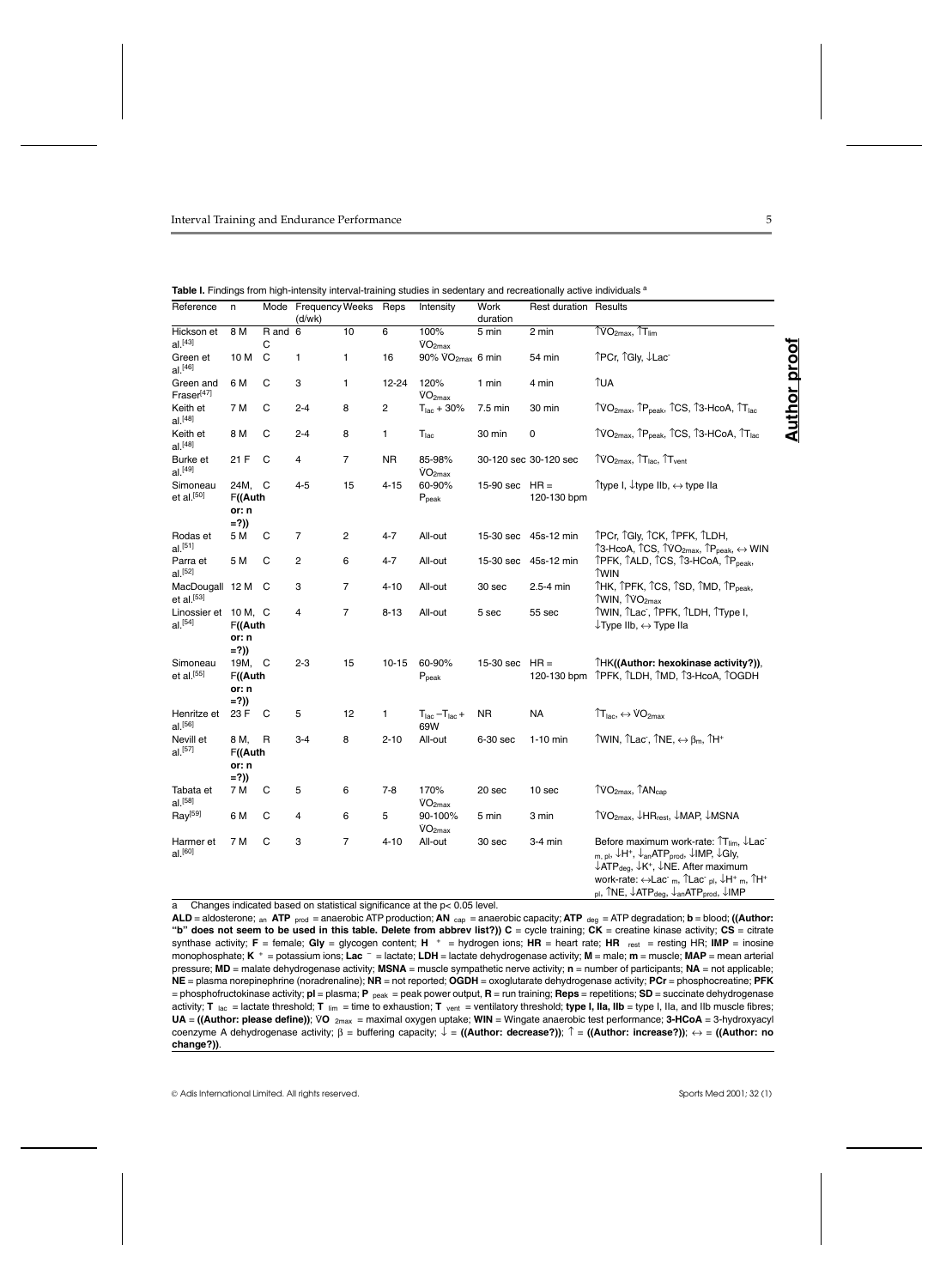**Author proof Author proof** 

provement in  $\rm{VO_{2max}}$  and time to exhaustion following the continuous training is not surprising. Had highly trained athletes been exposed to the same training stimulus, it is unlikely that the same magnitude of changes would have been observed, as highly trained athletes train regularly at these continuous submaximal intensities[65,66] at least once per week (generally called tempo training).[1]

The effects of repeated supramaximal HIT in previously untrained individuals have also been examined by Harmer et al.,<sup>[60]</sup> MacDougall et al.,[53] Parra et al.[52] and Rodas et al.[51] MacDougall and co-workers<sup>[53]</sup> examined the influence of supramaximal HIT on muscle enzyme activity and exercise performance in 12 previously active students ( $\overline{VO}_{2\text{max}} = 3.73 \pm 0.13$  L/min). For 7 weeks, individuals performed 4 weekly HIT sessions that became progressively more challenging, in terms of a progressive increase in the number of interval bouts (4 to  $10 \times 30$  seconds all-out cycle sprints) and a progressive reduction in the duration of recovery between interval bouts (4 to 2.5 minutes). Individuals significantly enhanced their peak anaerobic power output and total work done over 30 seconds, as well as their  $\overline{VO}_{2\text{max}}$ . The maximal enzyme activities of CS, hexokinase (HK), phosphofructokinase (PFK), succinate dehydrogenase and malate dehydrogenase also significantly increased following training  $(p < 0.05)$ . Thus, in contrast to submaximal endurance training, that has little or no effect on glycolytic enzyme activity,[67,68] relatively brief but intense supramaximal HIT training can elicit concurrent up-regulation of both glycolytic and oxidative enzyme activity,  $\mu$  and oxidative enzyme activity, maximum short-term power output, and  $\rm{VO}_{2max}$  in untrained individuals. The findings of the concurrent up-regulation of aerobic and anaerobic metabolism may have been due to the progressive reduction in recovery periods between HIT bouts, which likely would have created for a greater reliance on aerobic metabolism.[69] A more recent study has produced similar findings.[51] The authors had their five moderately active individuals sprint train on a cycle ergometer (8 to  $12 \times 15$  seconds all out, 45 seconds rest) each day for 2 weeks.

Significant increases were found in the muscle activities of creatine kinase (CK) [+44%], PFK (+106%), lactate dehydrogenase (LDH) [+45%], 3-hydroxyacyl coenzyme A (CoA) dehydrogenase  $(+60\%)$  and CS  $(+38\%)$  [all  $p < 0.05$ ]. While participants did not show improvements in the 30-second sprint after only 1 day of rest (compared with their pre-training cycle sprint performance), a reassessment 5 days later revealed significant indenotes a VO<sub>2max</sub> (+11.3%) and  $P_{peak}$  (+10.0%) obtained during the progressive exercise test ( $p <$ 0.05). Finally, Harmer et al.<sup>[60]</sup> have reported that sprint training (4 to 10 all-out cycle sprints, 3 to 4 minutes rest, 3 d/wk, 7 weeks) improves time to fatigue  $(+21\%; p < 0.001)$  at 130% of the pre-trainratigate  $(21.7, p \le 0.001)$  at 150% of the pre-train-<br>ing  $\text{VO}_{2\text{max}}$  workload. This increase in exercise capacity was attributed to reduced anaerobic ATP generation, and an increased contribution of aerobic metabolism to the energy yield.

There is some evidence to suggest that as the recovery time between repeated sprints declines, so does the contribution of glycolysis to the energy yield during subsequent sprints.[69] Consequently, aerobic metabolism increases to meet the energy deficit.<sup>[53,60]</sup> Linossier et al.<sup>[54]</sup> have suggested that aerobic metabolism during recovery from high-intensity exercise is important for the resynthesis of phosphocreatine and for the oxidation (i.e. removal) of lactic acid. It would appear, therefore, that intermittent high-intensity sprint training, that involves a significant contribution of energy derived from aerobic sources, improves the capacity for aerobic metabolism.[53,60]

From these studies in previously untrained individuals,[51,53,60] one significant advantage of HIT is the simultaneous up-regulation of both oxidative and glycolytic energy systems, producing an improved energy state in the working muscle through the preservation of high-energy phosphates.<sup>[11]</sup> As a final example to illustrate this point, Tabata et al.<sup>[58]</sup>compared the effects of HIT ( $8 \times 20$  seconds at 170%  $P_{peak}$ , 10 seconds rest, 5 d/wk for 6 weeks), and submaximal training  $(70\% \text{ VO}_{2\text{max}}, 60 \text{ min/d})$ 5 d/wk) with two groups of active, but relatively Let  $W_N$  with two groups of active, but relatively<br>untrained individuals ( $n = 7$  per group;  $\text{VO}_{2\text{max}}$ ,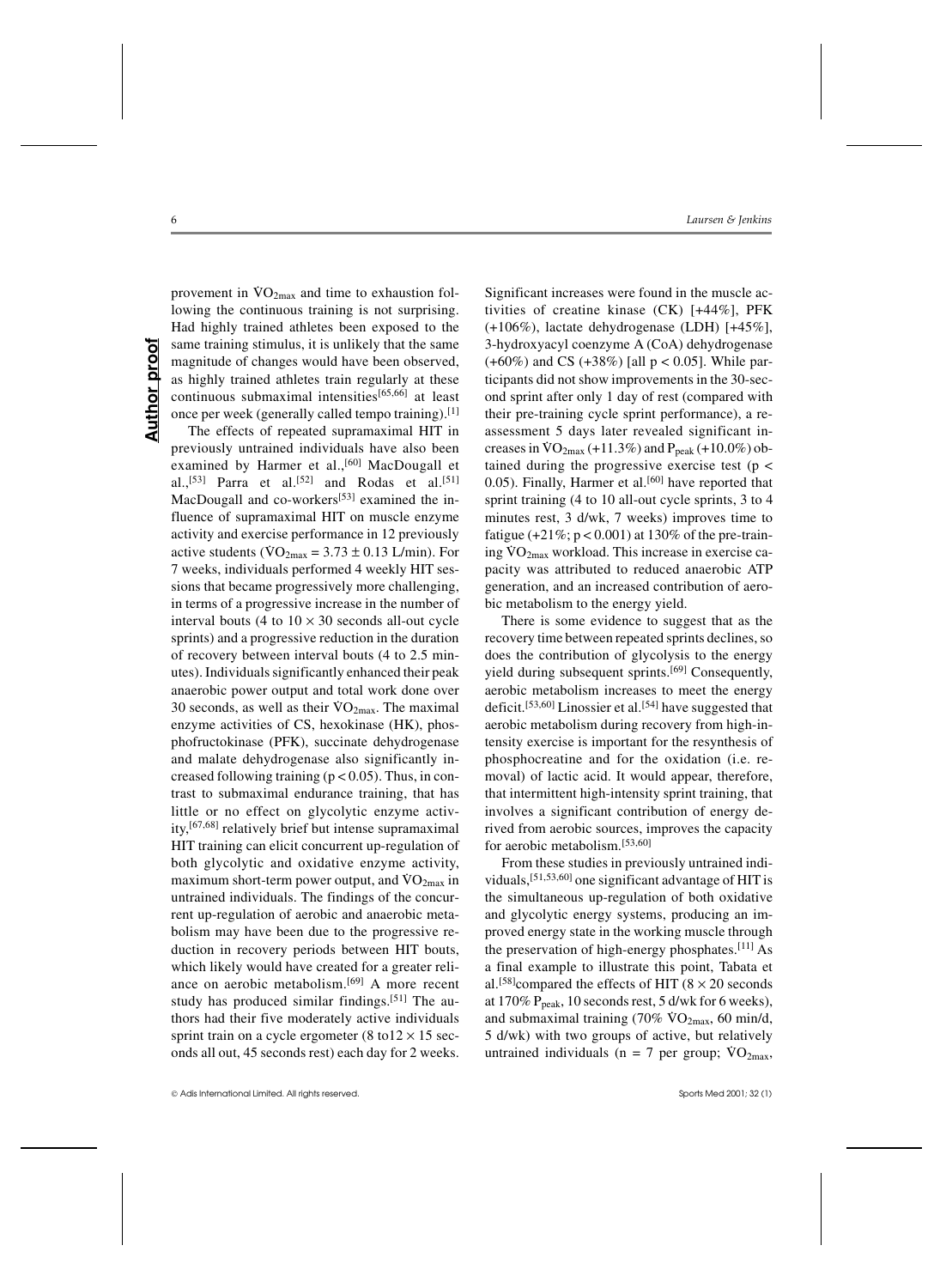~50 ml/kg/min). While the submaximal exercise  $\tau_{\text{20}}$  m/kg/mm). While the submaximal exercise training group significantly increased their  $\text{VO}_{2\text{max}}$  $(+9.4\%; p < 0.05)$ , there was no effect on their anaerobic capacity measured through maximal accumulated oxygen deficit.[70] However, those in the HIT group significantly improved both their  $\sqrt{VQ_{2max}}$  (+15%) and their anaerobic capacity  $(+28%)$  [p < 0.05].

*In summary*, HIT in sedentary and recreationally active individuals improves endurance performance to a greater extent than does continuous submaximal training alone. This improvement appears due, in part, to an up-regulated contribution of both aerobic and anaerobic metabolism to the energy demand,[51,53,55] which enhances the availability of ATP and improves the energy status in working muscle. An improved capacity for aerobic metabolism, as evidenced by an increased expression of type I fibres,[54] capillarisation and oxidative enzyme activity $[53,61,62,71]$  is the most common response to HIT in untrained or moderately active individuals.

# **2. Endurance Training in Highly Trained Athletes**

Many exercise scientists base their advice to athletes on training principles developed from studies completed with previously untrained or recreationally active individuals. As shown in the previous section, this is problematic; research has consistently shown that endurance training in previously untrained individuals will increase  $\sqrt{VQ_{2max}}$ , capillary density, oxidative enzyme activity and plasma volume. However, changes in these variables do not occur when already highly trained athletes increase the volume of their submaximal training.[9,39] Indeed, endurance trained athletes and untrained individuals do not show the same response to submaximal (continuous) training.[8]

#### 2.1 Submaximal Continuous Training

It appears that once an individual has reached a  $\rm \dot{V}O_{2max} > 60 \, \rm \dot{m} \dot{N} \dot{kg}$ /min, endurance performance is not improved by a further increase in submaximal training volume.<sup>[8]</sup> Indeed, Costill and associates<sup>[9]</sup>

Adis International Limited. All rights reserved. Sports Med 2001; 32 (1)

showed that when swim-training distance was more than doubled from 4 266 to 8 979 m/d over a 10-day period (while average training intensity was maintained), there was no change in swimming performance, aerobic capacity or CS activity in the deltoid muscle. While it might be argued that well trained athletes need more time for adaptations to occur than the time frame used in the former study, it should be noted that adaptations to a submaximal training stimulus are generally observed within this time period in untrained individuals.[6,16,20,72,73] In all likelihood, athletes in the trained state will have reached a plateau in the metabolic adaptations that result from submaximal endurance training. Evidence for this comes from a meta-analysis completed by Londeree.[8] This group compared training status (trained *vs* untrained) with the influence of continuous training at an exercise intensity corresponding to either the ventilatory threshold  $(T_{vent})$  or  $T_{lac}$ . Although studies using previously untrained individuals have consistently shown a marked influence of training in terms of performance and associated physiological variables, analysis by Londeree et al. [8] showed that continuous training failed to elicit further improvements in already highly trained athletes. The authors did note, however, that trained individuals tended to respond better to higher intensity training.

#### 2.2 HIT

Generally, training programmes undertaken by highly trained endurance athletes consist of an early 'aerobic base' component, complemented by HIT sessions nearer to the competitive season. Despite the fact that coaches have long used HIT to improve the performance of their elite endurance athletes,[1] exercise scientists have only recently sought to understand the physiological mechanisms behind the practice.<sup>[7,74-84]</sup> Despite this increased attention, the mechanisms responsible for these improvements in endurance performance following HIT remain unclear.<sup>[7,80]</sup>

**Author proof** proot Author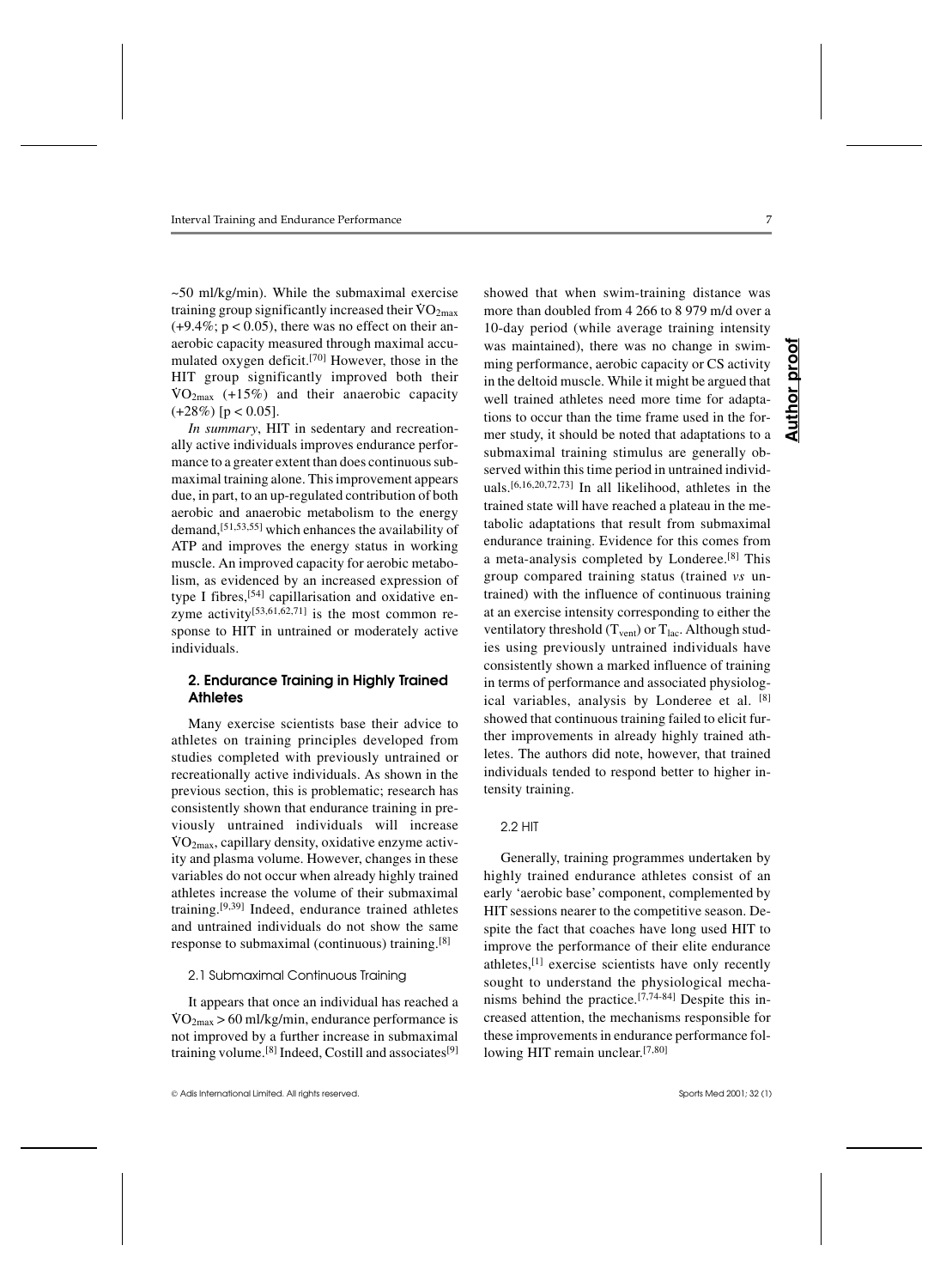## *2.2.1 Quantifying the Demands of HIT in Highly Trained Athletes*

Recent work has examined the short-term[85] and long-term[82]influences of HIT in highly trained cyclists. Stepto and colleagues[85] investigated the metabolic demands of a single session of HIT  $[8 \times 5$  minutes at 86% peak oxygen uptake  $(VO<sub>2peak</sub>)$ , 60 seconds recovery] in seven highly trained cyclists ( $\overline{VO_{2peak}} = 5.14$  L/min). These cyclists showed high rates of carbohydrate oxidation  $(340 \mu \text{mol/kg/min})$ , coupled with a progressive increase in fat oxidation (16 to 25 µmol/kg/min) measured throughout the HIT session. Laursen and colleagues[82] recently reported changes in cardiorespiratory and performance variables following four HIT sessions ( $20 \times 60$  seconds at P<sub>peak</sub>, 2 minutes recovery) over 2 weeks in seven highly trained cyclists ( $\rm{VO_{2peak}} = 68.7 \pm 1.3 \text{ mJ/kg/min}$ ). These individuals were able to perform a greater number of HIT bouts and complete more total work following training. The improved HIT performance was accompanied by reductions in both the respiratory exchange ratio and 1-minute recovery heart rates from the first to the fourth HIT session ( $p < 0.05$ );  $T<sub>vent</sub>$  and  $P<sub>peak</sub>$  obtained during the progressive exercise test also improved as a result of the four HIT sessions ( $p < 0.05$ ).

#### *2.2.2 The Influence of HIT on Performance and Related Variables*

HIT has been shown to improve 3km  $(+3\%)$ ,  $[86,87]$  and 10km  $(+3\%)$ <sup>[74]</sup> running performance in middle- and long-distance runners, as well as 40km time-trial performance in endurancetrained cyclists  $(+2.1 \text{ to } 4.5\%)$  [p < 0.05].<sup>[7,80,81,83]</sup> Well established laboratory-based markers of endurance performance have also changed following HIT. These include  $T_{\text{vent}}^{[74,82]}$  and the  $P_{\text{peak}}$  obtained during a progressive exercise test ( $p \le$ 0.05).[7,80-83] However, improvements in economy of motion<sup>[10,75,88]</sup> and  $\text{VO}_{2\text{max}}$  have not been observed.[74,75,82] It should be mentioned however that most of these studies did not involve control individuals.[7,74,75,80,81,83,88] Indeed, improvements in performance-related variables may, at least in part, be attributed to 'psychological factors' that are naturally inherent with training studies (i.e. 'the last test'). Some studies have shown improvements in  $P_{\text{peak}}$ , time to exhaustion and time-trial performance, merely as a result of it being the last of a series of tests ( $p < 0.05$ ).<sup>[89,90]</sup>

The following section will examine studies that have investigated potential mechanisms responsible for an improved endurance performance following HIT in the already highly trained athlete.

Potential Mechanisms to Improved Performance Insight into the potential ways in which HIT may benefit endurance performance is possible through examining the particular physiological parameters that have been identified as being important in endurance events.  $VO<sub>2max</sub>$ , the sustainable fractional utilisation of  $VO<sub>2max</sub>$ , and economy of motion all contribute to endurance performance.<sup>[4]</sup> Included in the following section is a review of the processes that regulate these variables and determine the delivery of oxygen to working muscles and facilitate the utilisation of oxygen by working muscles.[11]

# **Central Adaptations**

Central adaptations to endurance training facilitate improved delivery of oxygen to working muscles. Given that maximal heart rate remains unchanged in response to endurance training,<sup>[91]</sup> improvements in oxygen delivery to exercising muscles during high-intensity exercise can be attributed to an increase in stroke volume.[21] Stroke volume can increase through a higher left-ventricular contractile force and/or through an increase in cardiac filling pressure, which raises end-diastolic volume and resultant stroke volume.[21] Surprisingly, potential changes in stroke volume and plasma volume in response to HIT in the already highly trained athlete have, to our knowledge, not been examined. However, if stroke volume does increase following HIT in the highly trained athlete, it may be difficult to detect, as  $\rm{VO}_{2max}$ , which is strongly related to maximal cardiac output,  $[16]$ has rarely been shown to change following HIT in the highly trained athlete.[86]

The increase in plasma volume, caused by either training or heat acclimation, has been regarded as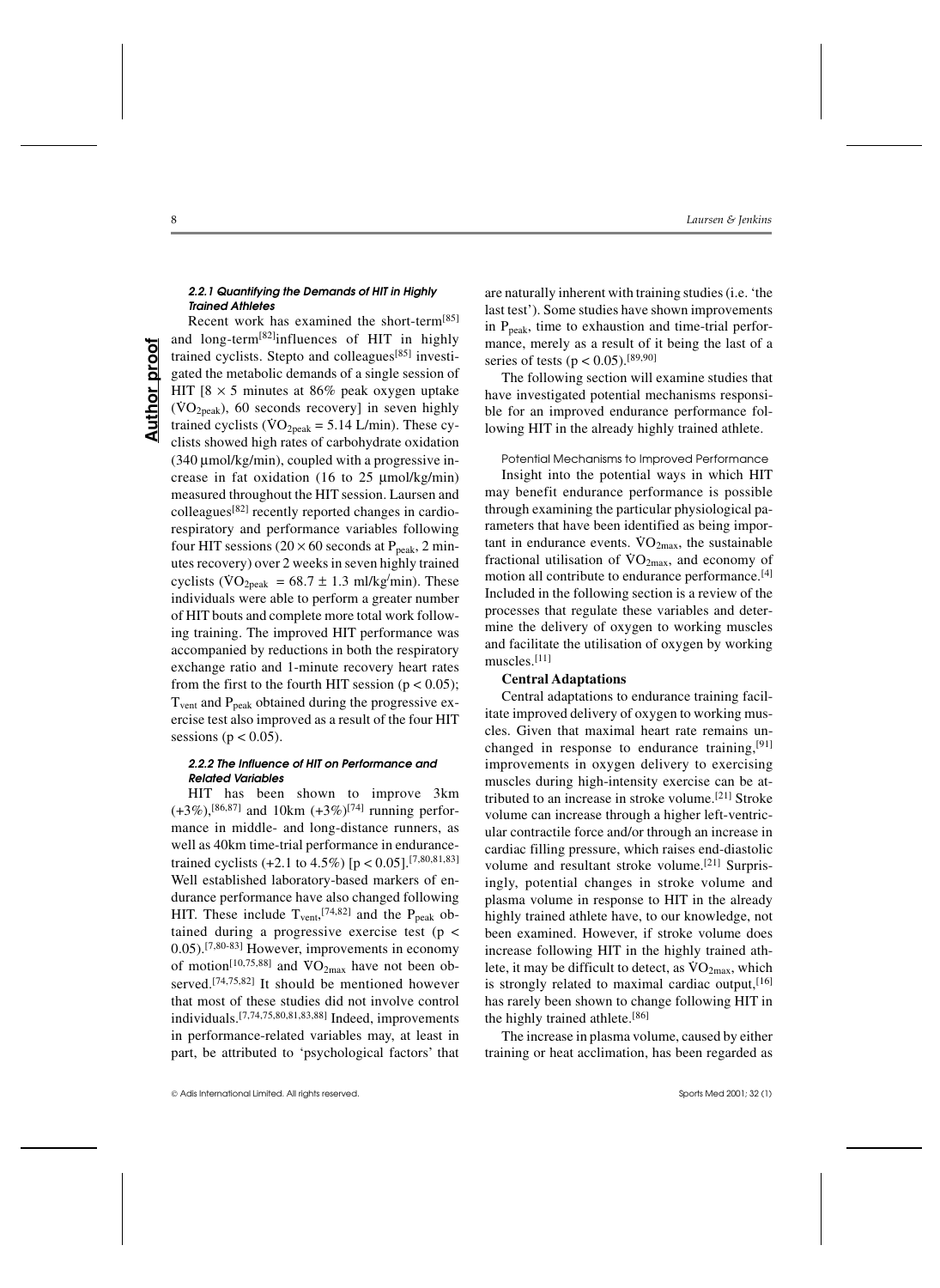the single most important event in promoting cardiovascular stability and improving thermoregulation during prolonged exercise.[92] Hypervolaemia serves to minimise cardiovascular stress by preventing significant reductions in mean arterial pressure, central venous pressure, and cardiac filling,[93] thereby maintaining or improving stroke volume.[94] Plasma volume expansion through either training or heat acclimation has been attributed to elevated plasma renin levels, vasopressin and plasma albumin content, which facilitates water and sodium retention in the blood.[95] Artificial plasma volume expansion (i.e. 200 to 300ml above plasma volume expansion (i.e. 200 to 300mm above<br>normal) has been reported to increase both  $\rm{VO}_{2max}$ and exercise time to fatigue by 4 and  $11\%$  (p < 0.05), respectively, in untrained individuals despite a 4% reduction in haemoglobin concentration.[94] However, artificial plasma volume expansion does not appear to significantly enhance stroke volume in highly trained individuals, who already have a relatively high plasma volume.<sup>[96]</sup>

One other potential mechanism that might be partially responsible for enhanced endurance performance following HIT in the highly trained athlete is an improvement in heat tolerance via an augmented cutaneous blood flow and/or sweating rate.[97] Although experimental HIT sessions are normally completed under controlled thermoneutral environments, high-intensity exercise produces high core temperatures  $({\sim}40^{\circ}C),$ <sup>[98]</sup> and endurance training itself has been shown to independently expand plasma volume, creating partial heat acclimatisation.[99]Because a strong association has been established between volitional fatigue and elevated core temperatures,[100,101] it is possible that highly trained athletes may adapt somewhat to successive HIT sessions by means of improved temperature regulation.[102] Indeed, HIT can elicit improved work-heat tolerance in physically active individuals,[103] but this has yet to be investigated in highly trained athletes. The fact that endurance trained athletes have an enhanced capacity for sweating and cutaneous blood flow supports this as a possible adaptive response to HIT.[22]

**Peripheral Adaptations**

Adis International Limited. All rights reserved. Sports Med 2001; 32 (1)

Peripheral adaptations to exercise training refer to an improved ability of working muscle to produce and utilise ATP. The integration of the metabolic pathways, which serve to resynthesise ATP and the excitation-contraction processes utilising ATP, determine this efficiency.<sup>[11]</sup> Due to the absence of data relating to peripheral changes following training in already highly trained athletes, understanding of this area has been limited to studies which have used untrained and recreationally active individuals.

Some authors[45,104] have assumed that further adaptations in the already highly trained athlete in response to continued training originate from the same well-established adaptations known to occur with untrained and recreationally active individuals. In particular, endurance training promotes an improved energy state in the working muscle as indicated by better protection of the high-energy phosphate potential.[11] Increases in both oxidative and glycolytic enzyme activity coupled with an improved exercise capacity have been shown to occur in untrained and recreationally active individuals following HIT.[51-54] To our knowledge, however, only one published study to date<sup>[7]</sup> has examined the underlying metabolic adaptations responsible for improved endurance performance following HIT in already highly trained athletes. Weston and associates<sup>[7]</sup> found that the activities of HK,  $PFK$ , CS and 3-hydroxyacyl-CoA dehydrogenase did not change with HIT. Nevertheless, there was a significant improvement in 40km time-trial performance,  $P_{peak}$ , and time to fatigue at 150%  $P_{peak}$  in these six highly trained cyclists following six HIT sessions over 3 weeks ( $p < 0.05$ ; **table II**). Therefore, factors other than the activities of the enzymes measured by the authors must have contributed to the observed improvements in performance. Despite the findings of Weston and associates,<sup>[7]</sup> Billat<sup>[104]</sup> contends that HIT may promote a greater use of fatty acids, even in the highly trained athlete. In support of this possibility, Shepley and co-workers<sup>[105]</sup> while examining the effects of tapering (i.e. reduction in volume before an endurance contest) on endurance performance

**Author proof**

Author

proo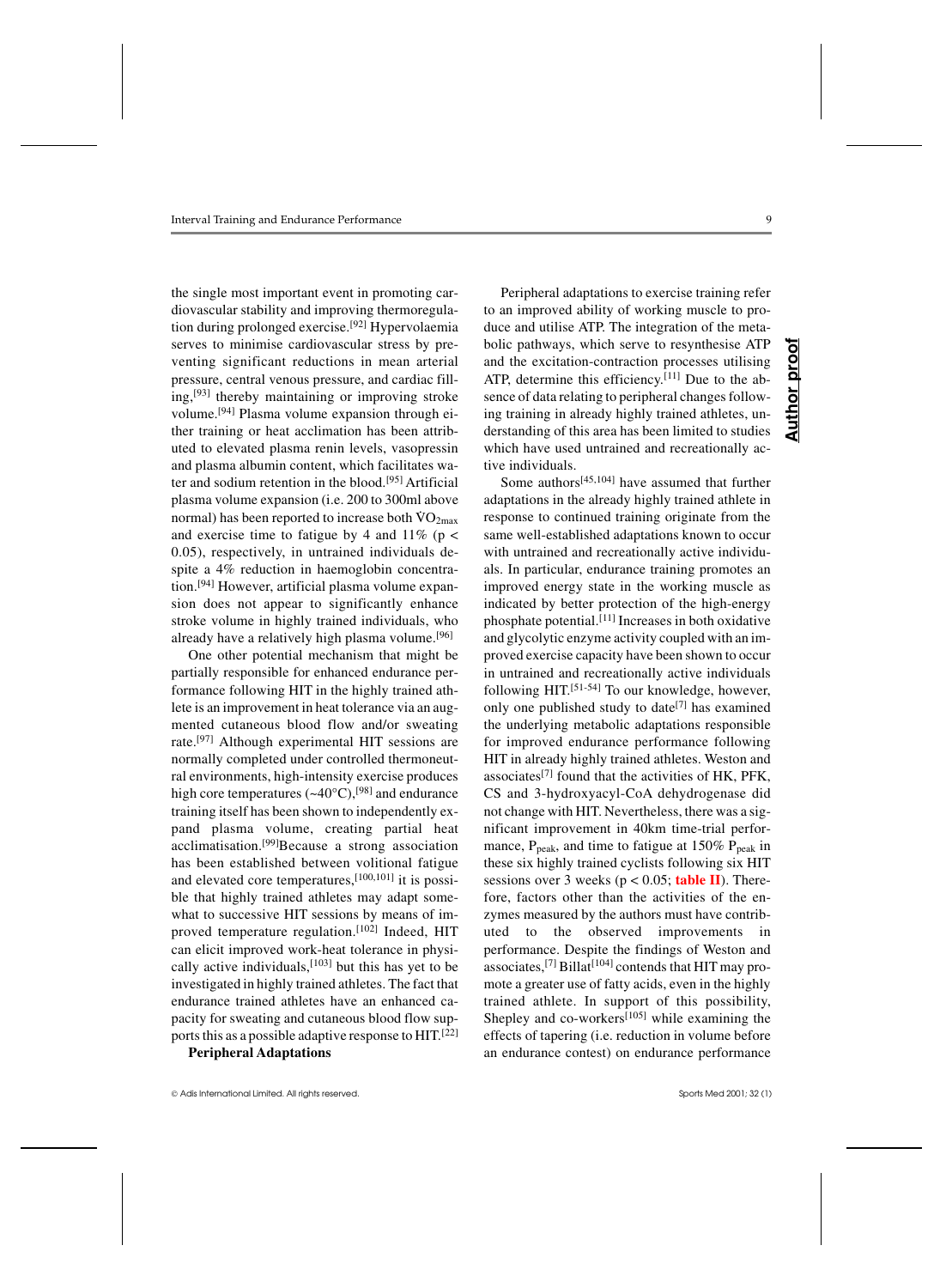|               | Reference                                                                                                                                                                                                                                                       | n | <b>HIT</b> | Reps    | Intensity                 | Work     | Rest              | <b>HIT</b> duration | Results                                                                                                                                                                                          |
|---------------|-----------------------------------------------------------------------------------------------------------------------------------------------------------------------------------------------------------------------------------------------------------------|---|------------|---------|---------------------------|----------|-------------------|---------------------|--------------------------------------------------------------------------------------------------------------------------------------------------------------------------------------------------|
|               |                                                                                                                                                                                                                                                                 |   | sessions   |         | $(\%$ P <sub>peak</sub> ) | duration | duration          | (wk)                |                                                                                                                                                                                                  |
|               | Lindsay et al. <sup>[83]</sup>                                                                                                                                                                                                                                  | 8 | 6          | $6 - 8$ | 80                        | 5 min    | 60 sec            | $\overline{4}$      | TP <sub>peak</sub> , TTF <sub>150</sub> , TTT <sub>40</sub>                                                                                                                                      |
| proof         | Weston et al. <sup>[7]</sup>                                                                                                                                                                                                                                    | 6 | 6          | $6 - 8$ | 80                        | 5 min    | 60 sec            | $\overline{4}$      | $\uparrow P_{\text{peak}}$ , $\uparrow T F_{150}$ , $\uparrow T T_{40}$ , $\uparrow \upbeta$ ,<br>$\leftrightarrow$ HK, $\leftrightarrow$ PFK, $\leftrightarrow$ CS,<br>$\leftrightarrow$ 3-HCoA |
| <b>Author</b> | Westgarth-Taylor et al. <sup>[80]</sup>                                                                                                                                                                                                                         | 8 | 12         | $6-9$   | 80                        | 5 min    | 60 sec            | 6                   | $\uparrow$ P <sub>deak</sub> , $\uparrow$ TT <sub>40</sub> , $\downarrow$ CHO <sub>OX</sub><br>((Author: please define))                                                                         |
|               | Stepto et al. <sup>[81]</sup>                                                                                                                                                                                                                                   | 4 | 6          | 4       | 80                        | 8 min    | 1 min             | 3                   | No change ((Author: $\leftrightarrow$ ?))                                                                                                                                                        |
|               | Stepto et al. <sup>[81]</sup>                                                                                                                                                                                                                                   | 4 | 6          | 8       | 85                        | 4 min    | $1.5 \text{ min}$ | 3                   | $\uparrow$ P <sub>peak</sub> , $\uparrow$ TT <sub>40</sub>                                                                                                                                       |
|               | Stepto et al. <sup>[81]</sup>                                                                                                                                                                                                                                   | 4 | 6          | 12      | 90                        | 2 min    | 3 min             | 3                   | No change ((Author: $\leftrightarrow$ ?))                                                                                                                                                        |
|               | Laursen et al. <sup>[82]</sup>                                                                                                                                                                                                                                  | 7 | 4          | 20      | 100                       | 1 min    | 2 min             | 2                   | ↑P <sub>peak</sub> , 1T <sub>vent</sub> ((Author:<br>ventilatory threshold?)),<br>$\uparrow$ TF <sub>100</sub> ,                                                                                 |
|               | Stepto et al. <sup>[81]</sup>                                                                                                                                                                                                                                   | 3 | 6          | 12      | 100                       | 1 min    | 4 min             | 3                   | No change ((Author: $\leftrightarrow$ ?))                                                                                                                                                        |
|               | Stepto et al. <sup>[81]</sup><br>A second the product of the contract of the state of the contract of the contract of the contract of the contract of the contract of the contract of the contract of the contract of the contract of the contract of the contr | 4 | 6          | 12      | 175                       | 30 sec   | 4.5 min           | 3                   | $\uparrow$ P <sub>peak</sub> , $\uparrow$ TT <sub>40</sub>                                                                                                                                       |

Table II. Summary of findings in high-intensity interval-training (HIT) studies in highly trained cyclists <sup>a</sup>

cated based on statistical significance at the  $p < 0.05$  level

**CS** = citrate synthase activity; **HK** = hexokinase activity; **n** = number of participants; **PFK** = phosphofructokinase activity; **P** peak = peak aerobic power output; **Reps** = repetitions; **TF** 100 = time to fatigue at 100%; **TF** 150 = time to fatigue at 150% of Ppeak; **TT** 40 = 40km time-trial performance; **3-HCoA** = 3-hydroxyacyl coenzyme A dehydrogenase activity; β = buffering capacity; ↓ = **((Author: decrease??))**; ↑ = **((Author: increase?))**; ↔ = **((Author: no change?))**.

and CS activity in highly trained middle distance runners, showed that a high-intensity taper (3 to 5  $\times$  500m at 120%  $\sqrt{O_{2}}$ <sub>peak</sub>, 800m jog recovery, five times per week) improved run time to exhaustion at ~115%  $VO<sub>2peak</sub>$  (+22%) and CS activity (+18%), compared with low-intensity taper and no taper scenarios ( $p < 0.05$ ). Interestingly, the high-intensity taper programme consisted of training intensities that were greater than those typically completed by the athletes during their normal training programme .[105] This suggests that an increase in training intensity may enhance oxidative enzyme activity, even in highly trained athletes. Moreover, some authors have reported lower respiratory exchange ratio values at submaximal workloads following HIT.[80,82] Thus, further examination of potential changes in oxidative enzyme activity as a result of HIT in the already highly trained athlete is needed.

Increased glycogenolytic capacity is another avenue through which endurance performance could be improved. However, while the simultaneous increase in both aerobic and anaerobic capacity has been documented in untrained individuals follow-

ing HIT,<sup>[58,106]</sup> Weston et al.<sup>[7]</sup> showed that with already highly trained athletes, the activities of HK and PFK remained unchanged following HIT. Considering that highly-trained athletes already have high muscle glycolytic enzyme activities, [107] it is possible that the intervals used by Weston et al.[7] were performed at too low an intensity (85% of  $P_{peak}$ ) for adaptations to the glycolytic pathway to occur. In addition to potential changes to key glycolytic enzyme activity, there are other peripheral mechanisms that could contribute to an improved performance in the highly trained athlete following HIT. These include the capacity of skeletal muscle to buffer H+ ions, and an up- or down-regulation of muscle cation pumps.

The capacity of working muscle to buffer H<sup>+</sup> ions is related to sprint performance in untrained<sup>[108]</sup> and highly trained individuals.<sup>[7]</sup> Moreover, sprint training has been shown to improve skeletal muscle buffering capacity in untrained individuals[109] and in already highly trained athletes.<sup>[7]</sup> Weston et al.<sup>[7]</sup> reported a significant increase in skeletal muscle buffering capacity following only 3 weeks of HIT ( $p < 0.05$ ). They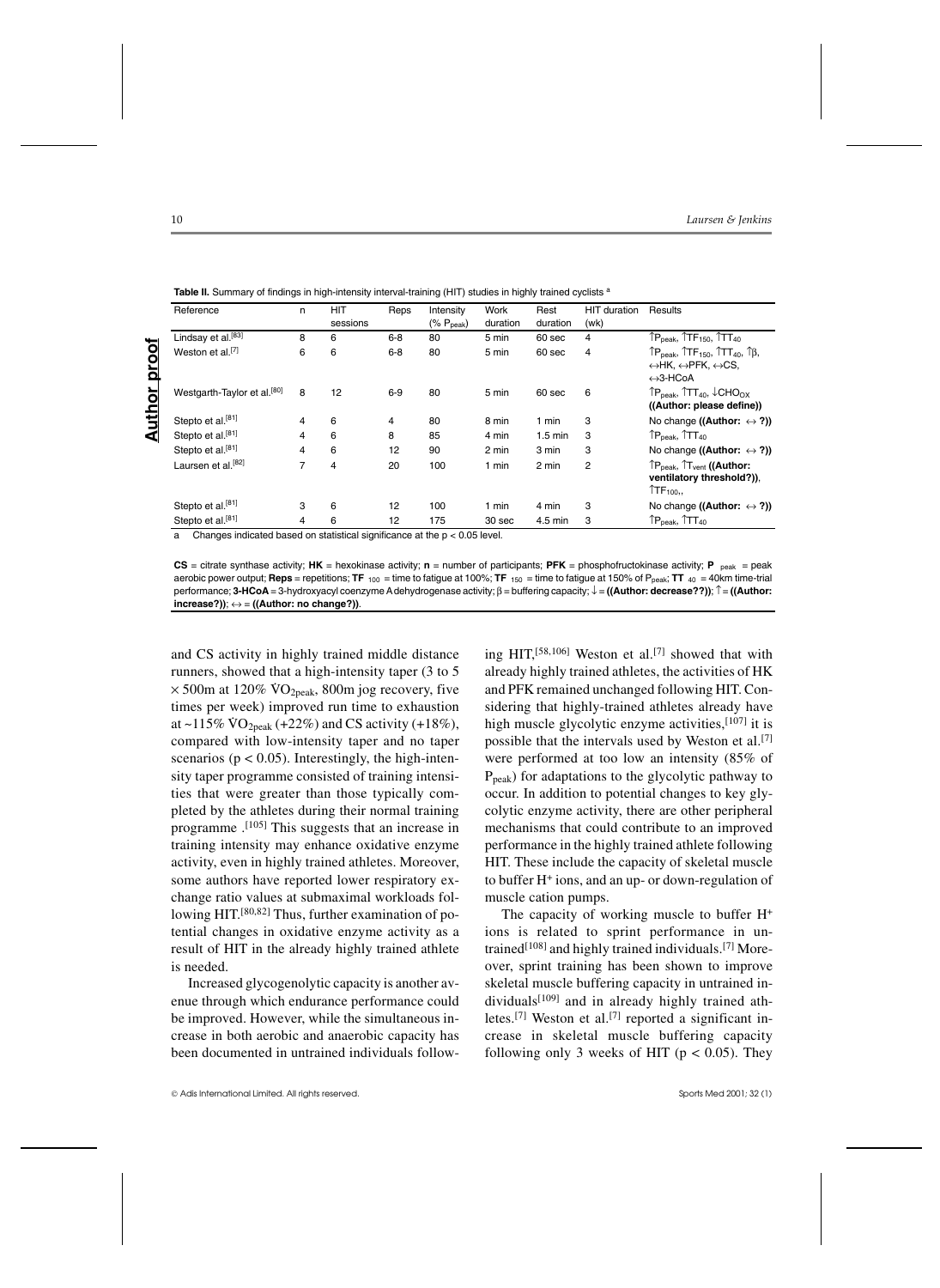also found a significant relationship between 40km time-trial performance and skeletal muscle buffering capacity in their six highly trained cyclists  $(r =$ 0.82;  $p < 0.05$ ). The findings of these workers<sup>[7]</sup> suggest that improvements in endurance performance following HIT may be related to an increased ability to buffer H+ ions. The findings of enhanced 30km time-trial performance in moderately trained cyclists  $(\text{VO}_{2\text{max}} = 54.7 \pm 1.7)$ ml/kg/min) following sodium citrate consumption also supports this premise.<sup>[110]</sup>

More evidence for skeletal muscle buffering capacity as a key regulatory mechanism in the highly trained athlete arises from the findings of Stepto and colleagues.[81] These workers used trend analysis to examine the effects of different HIT programmes on the rate of 40km time-trial performance improvements in already highly trained cyclists. They found that improvements in  $P_{peak}$ and 40km time-trial performance arose from two distinctly different HIT programmes. One of these programmes ( $8 \times 4$  minutes at 85% P<sub>peak</sub>, 1 minute recovery) has been shown to consistently produce performance improvements in highly trained cyclists (table II).[7,80,81,83] However, similar improvements in performance have also resulted from repeated 'supramaximal' HIT  $(12 \times 30 \text{ sec}$ onds at  $175\%$  P<sub>peak</sub>, 4.5 minutes recovery). Although skeletal muscle buffering capacity was not measured, the improved performance following supramaximal HIT may well have been accompanied by an increase in muscle buffering capacity, as has been shown following repeated supramaximal sprint training in untrained individuals.<sup>[109]</sup>

A high concentration of  $H<sup>+</sup>$  ions has a known inhibitory effect on enzyme activity, including PFK.<sup>[111]</sup> Thus, improved skeletal muscle buffering capacity could indirectly contribute to an improved glycolytic ATP yield and higher exercise intensity by improving the activity of PFK. Although, further examination of this mechanism is required, endogenous skeletal muscle buffering capacity remains a prospective mechanism to the improvement in performance found in highly trained athletes following HIT.

Another possible mechanism that may contribute to improved endurance performance following HIT in already highly trained individuals is altered expression of Na+-K+-ATPase and sarcoplasmic reticulum  $Ca^{2+}$ -ATPase. These enzymes are responsible for regulating the activity of pumps involved in cation transport, which in turn maintain muscle membrane potential.[112] Resistance training,<sup>[113]</sup> endurance training $[114]$  and altitude acclimatisation[115,116] have all been shown to alter the levels of these enzymes. Improved submaximal cycling efficiency was recently shown to be related to a down-regulation in Na+-K+-ATPase pump density in well trained mountain climbers following prolonged exercise at high altitude.[115,117,118] A similar response could be associated with HIT in the already highly trained athlete. Given that highly trained athletes can become hypoxaemic during exercise at high intensities,[85,119] and since hypoxaemia appears to be a stimulus for alteration in Na<sup>+</sup>-K<sup>+</sup>-ATPase pump density,<sup>[114,115]</sup> further research needs to examine the possibility that HIT training evokes an altered expression of cation pumps in already highly trained athletes.

Other factors that may contribute to the enhanced endurance performance of the highly trained athlete following HIT include biomechanical changes, adaptation of the central nervous and endocrine systems, as well as other peripheral changes such as increases in myoglobin, capillary density and fibre type characteristics. Biomechanical changes could improve exercise efficiency following HIT. However, Lake and Cavanagh $[10]$  investigated the effects of 6 weeks HIT on various biomechanical variables in a group of moderately trained runners ( $\sqrt{VQ_{2max}} = 57.7 \pm 6.2$  ml/kg/min), and found no relationship between changes in performance,  $\text{VO}_{2\text{max}}$ , running economy and biomechanical variables. The authors concluded that improvements in performance following HIT were more likely to be caused by physiological rather than biomechanical factors.[10]

The effect of HIT on the central nervous and endocrine systems has not yet been examined in highly trained athletes. In untrained individuals,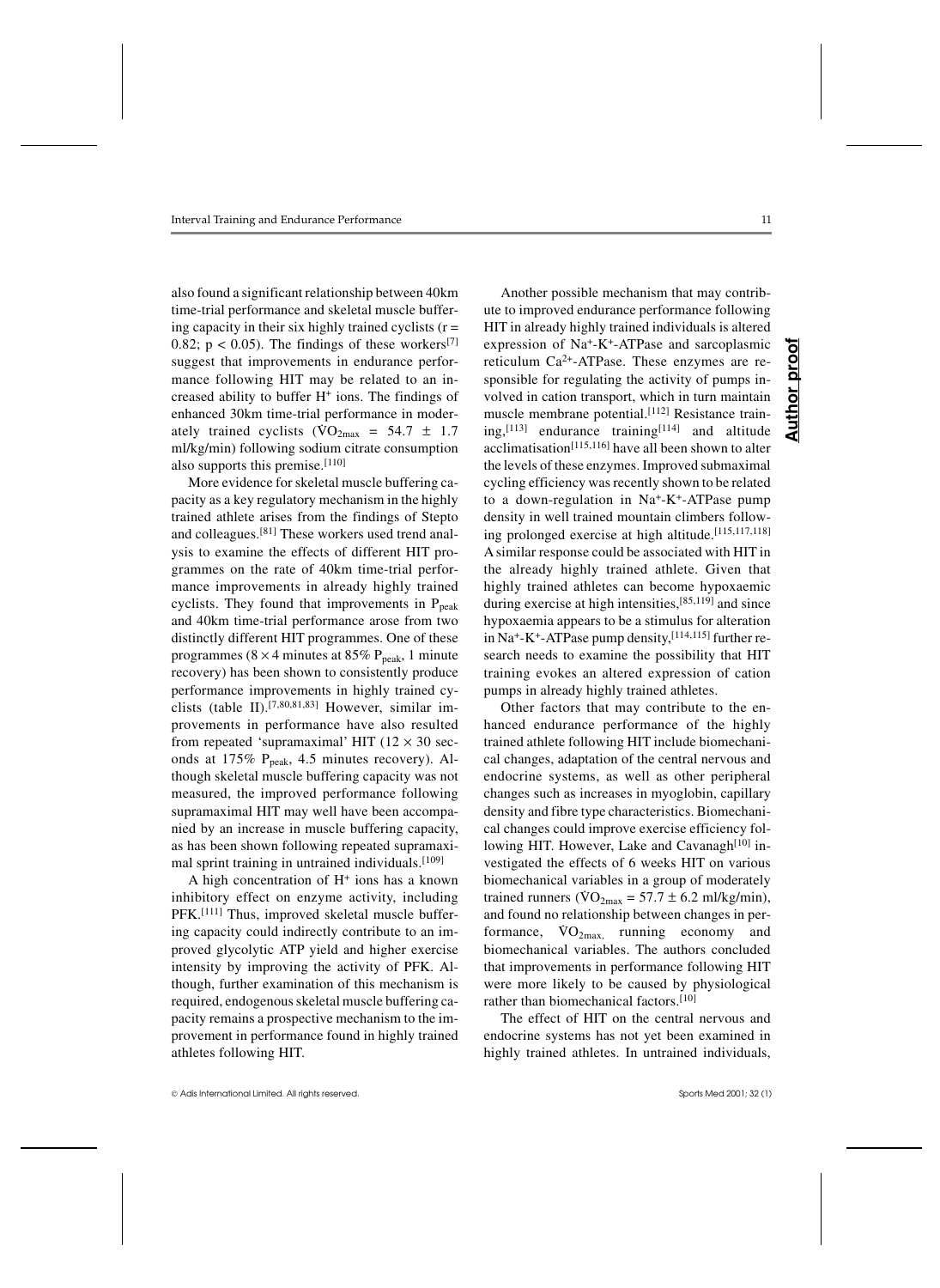muscle sympathetic nerve activity following exercise training appears attenuated during exercise,[59] suggesting a reduced sympathetic outflow at a given submaximal workload. However, the capacity for noradrenaline (norepinephrine) release during a progressive exercise test appears superior following HIT.[57]

Myoglobin stores, which represent ~10% of the accumulated oxygen deficit, [120] have been reported to increase,<sup>[121,122]</sup> decrease<sup>[123]</sup> and remain unchanged $[124]$  following endurance training in untrained individuals. Myoglobin stores, which are yet to be examined following HIT in already highly trained athletes, may be related to the enhanced  $\alpha$  and  $\alpha$  and  $\alpha$ ,  $\alpha$  is  $\alpha$  is  $\alpha$  is  $\alpha$  is  $\alpha$  is  $\alpha$  is  $\alpha$  is  $\alpha$  is  $\alpha$  is  $\alpha$  is  $\alpha$  is  $\alpha$  is  $\alpha$  is  $\alpha$  is  $\alpha$  is  $\alpha$  is  $\alpha$  is  $\alpha$  is  $\alpha$  is  $\alpha$  is  $\alpha$  is  $\alpha$  is  $\alpha$  is  $\alpha$  is  $\alpha$  HIT;[104,125] the reloading of myoglobin stores during recovery phases could increase oxygen availability during subsequent interval bouts.[126] This mechanism could, in part, explain our observation that highly trained athletes can complete a greater number of high-intensity intervals following successive HIT sessions.[82] Myoglobin levels have been shown to increase in response to a hypoxic stress.[11,127] Considering that athletes become hypoxaemic during high-intensity exercise,<sup>[85,119]</sup> an examination of muscle myoglobin levels before and after HIT in the highly trained athlete warrants consideration.

An increased expression of type I fibres has been reported following multiple sprint training in untrained individuals.[54] Type I fibres may play an important role during the recovery phase of HIT for the resynthesis of phosphocreatine and for the removal (oxidation) of lactic acid. It is questionable, however, whether the expression of type I fibres would be altered following HIT in the highly trained athlete, as highly trained athletes already have a high proportion of type I fibres.<sup>[107]</sup>

A large number of capillaries and a high capillary to fibre area ratio are characteristic of highly trained skeletal muscle.[107,128,129] It is therefore unlikely that further enhancement of capillary density could occur following HIT in already highly trained athletes. Interestingly, in a group of highly trained female cyclists, Bishop and co-work $ers^{[130]}$ recently reported a negative correlation (r =  $-0.77$ ,  $p < 0.01$ ) between the diameter of the type II fibres and 1-hour cycling performance. The authors suggested that a reduction in type II fibre size might allow for an increase in capillary density and improve lactate removal.

# *2.2.3 Enhanced Physiological Efficiency: An Issue of Practical Versus Statistical Significance?*

The highly trained athlete already has a high aerobic capacity,[4] and a high degree of adaptation in a number of physiological variables associated with oxygen delivery and utilisation.[9,107,128] Moreover, improvements in endurance performance following HIT, although statistically significant, have been relatively small (2 to 4%).[7,74,80,81,83] One issue is that while these improvements in performance are extremely important to an elite athlete, they may be too small to statistically detect and explain.

*In summary*, HIT, but not continuous submaximal training, elicits significant enhancements in endurance performance. These performance improvements have been shown to parallel the enhancements in  $T_{\text{vent}}$  and  $P_{\text{peak}}$ , but generally not  $\text{VO}_{2\text{max}}$  or economy of motion. Very little research has examined the adaptation of central and peripheral factors following HIT in highly trained athletes. However, in the only study to analyse muscle tissue following HIT, there was no evidence of an up-regulation in the glycolytic and oxidative enzyme activity. Instead, this study revealed that an improved skeletal muscle buffering capacity may play an important role in the enhancement of endurance performance following HIT. Other mechanisms warranting future examination following HIT in the highly trained athlete include the expression of muscle cation pumps, neuromuscular and endocrinological adaptations, as well as the adjustment of myoglobin levels, capillary density, and fibre type expression.

# **3. HIT Programme Optimisation**

Very little information is available concerning HIT programme optimisation in highly trained endurance athletes. Optimisation in the current con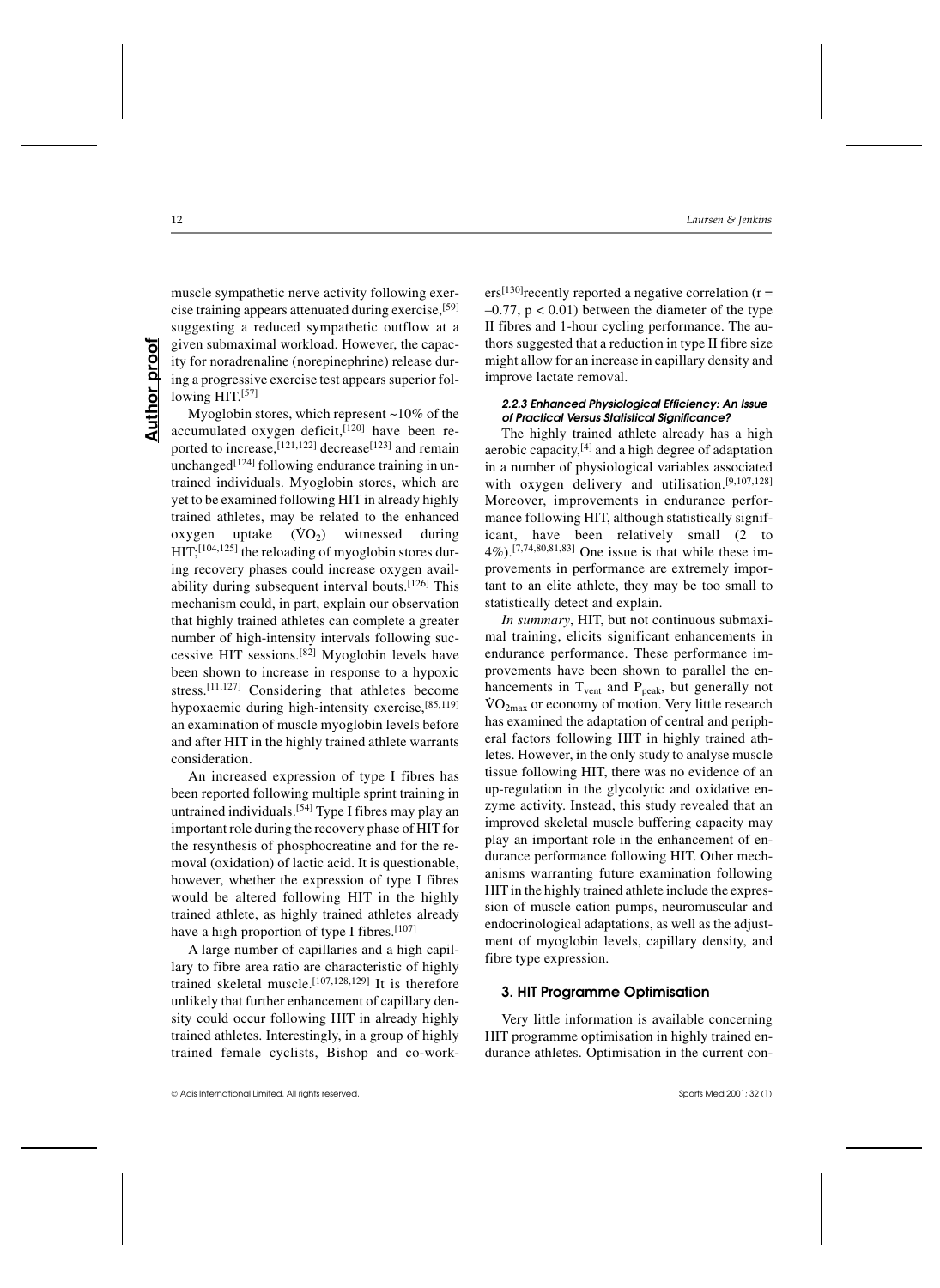text refers to the optimal exercise intensity, exercise duration and number of interval bouts, in addition to the type (active*vs* passive) and duration of the recovery between exercise bouts. These variables require manipulation according to the periodisation phase of annual training programmes,[1] training status and the individual response that an athlete has to a training stimulus. The last major section of this review will focus on how best to use HIT in the preparation of trained athletes for competition.

Research has generated a wide range of variables for use in prescribing exercise intensities to individuals undertaking endurance training. Some of these include  $\text{VO}_{2\text{max}}^{[78,131,132]}$  anaerobic threshold,  $^{[133,134]}$  T<sub>lac</sub>,  $^{[56,135,136]}$  T<sub>vent</sub>,  $^{[4,137,138]}$  onset of blood lactate accumulation (OBLA)<sup>[139-141]</sup> and critical power.[142-149] However, the physiological significance, feasibility and rationale for using such measures to establish suitable and effective exercise intensities have been questioned.[150] A variable that has been used with reasonable success variable that has been used while reasonable success in runners is the velocity at which  $\text{VO}_{2\text{max}}$  is achieved  $(V_{max})$ , [66,78,125,132,150-157] defined as the running speed during an incremental test at which  $\rm \dot{VO}_{2max}$  is attained.<sup>[155]</sup>

3.1 Significance of the Time to Exhaustion at the Velocity at Which  $VO_{2max}$  is achieved ( $V_{\text{max}}$ ) (T<sub>max</sub>) in Highly Trained Runners

Vmax has been shown to predict performance in middle- and long-distance running events,[79,131,158,159] and appears useful for prescribing HIT programmes.[78,86,125,160] The rationale for using  $V_{max}$  in HIT programme prescription is based on the assumption that further improvements  $\rm{VO_{2max}}$  in the highly trained athlete will only result from exercise training at or above<br>No. Measure M. consider the location of the  $\rm VO_{2max}$ . Moreover,  $\rm V_{max}$  may be the lowest velocv $O_{2max}$ . Moreover,  $V_{max}$  has may be the lowest velocity at which  $VO_{2max}$  is elicited.<sup>[104,106,125,155]</sup> The basis for this premise is that the onset of muscular fatigue during high-intensity exercise performed rangue during ingn-intensity exercise performed<br>near  $\rm{VO_{2max}}$  is dependent on oxygen delivery to the sarcolemma.<sup>[161]</sup> Although most studies em-

Adis International Limited. All rights reserved. Sports Med 2001; 32 (1)

ploying HIT have not sampled  $\rm\ddot{V}O_{2}$  during the training intervention, Billat et al.<sup>[125]</sup> recently showed that repeated bouts of intermittent running (30 seconds at 100%  $V_{max}$ , 30 seconds 50%  $V_{max}$ ) enabled runners to maintain  $\overline{VO}_{2max}$  from the 5<sup>th</sup> to the  $18<sup>th</sup>$  repetition (~10 minutes). This is nearly three times longer than  $VO_{2max}$  can be sustained during a single timed-to-exhaustion bout at  $V_{max}$  $(p < 0.05).^{[66,125]}$ 

If one accepts that  $V_{\text{max}}$  is an appropriate exercise intensity to use in HIT programming, then what remains is to decide on the optimal exercise duration for each bout of exercise. Because the time that an athlete can run at his or her  $V_{\text{max}}$  [the time to exhaustion at  $V_{max}(T_{max})$ ] is highly subjective, even amongst runners with the same  $V_{\text{max}}$ , [66,152,153] the fractional utilisation of T<sub>max</sub> emerges as an appropriate marker for establishing interval duration.

#### *3.1.1 Use of T* max *to Prescribe HIT Sessions*

Despite wide variation in times between indi-Despite with similar  $\rm{VO}_{2max}$  values (coefficient of variation =  $25\%$ ), Billat et al.<sup>[153]</sup> have demonstrated the reproducibility of  $T_{max}$  in sub-elite runners (404 ± 101 seconds *vs* 402 ± 113 seconds; r = 0.86;  $p < 0.05$ ). T<sub>max</sub> has been shown to correlate  $\mu$ ,  $\mu$ ,  $\sigma$ ,  $D$ ,  $I_{\text{max}}$  has been shown to correlate negatively with  $\sqrt{O_{2\text{max}}}$  [154,162] and  $V_{\text{max}}$ , [66,154] and positively with the anaerobic threshold.<sup>[132,152-</sup> 154]

Hill and Rowell<sup>[150]</sup> found that the minimal time it took for  $VO_{2max}$  to be reached was 60% of  $T_{max}$ in a group of highly trained female middle-distance runners. Consequently, 60% of  $T_{\text{max}}$  has been accepted as an optimal interval duration for use in studies examining the effects of HIT at V<sub>max</sub> (table **III**). In a recent study, Smith and colleagues<sup>[86]</sup> trained five middle-distance runners twice a week for 4 weeks  $(8 \times 60 \text{ to } 75\% \text{ of } T_{\text{max}}, 2 : 1 \text{ work to }$ rest ratio) and found that mean  $V_{max}$ ,  $T_{max}$ , and 3000m-run performance increased (p < 0.05). In further work, the same group $[87]$  used a larger cohort of well-trained runners ( $n = 26$ ) that were randomly assigned into either a control group, or one of two HIT groups ( $V_{\text{max}}$  intervals at 60 or 70% of  $T_{\text{max}}$ ; 1 : 2 work to rest ratio). Both  $T_{\text{vent}}$  and

**Author proof**

**Author** 

proo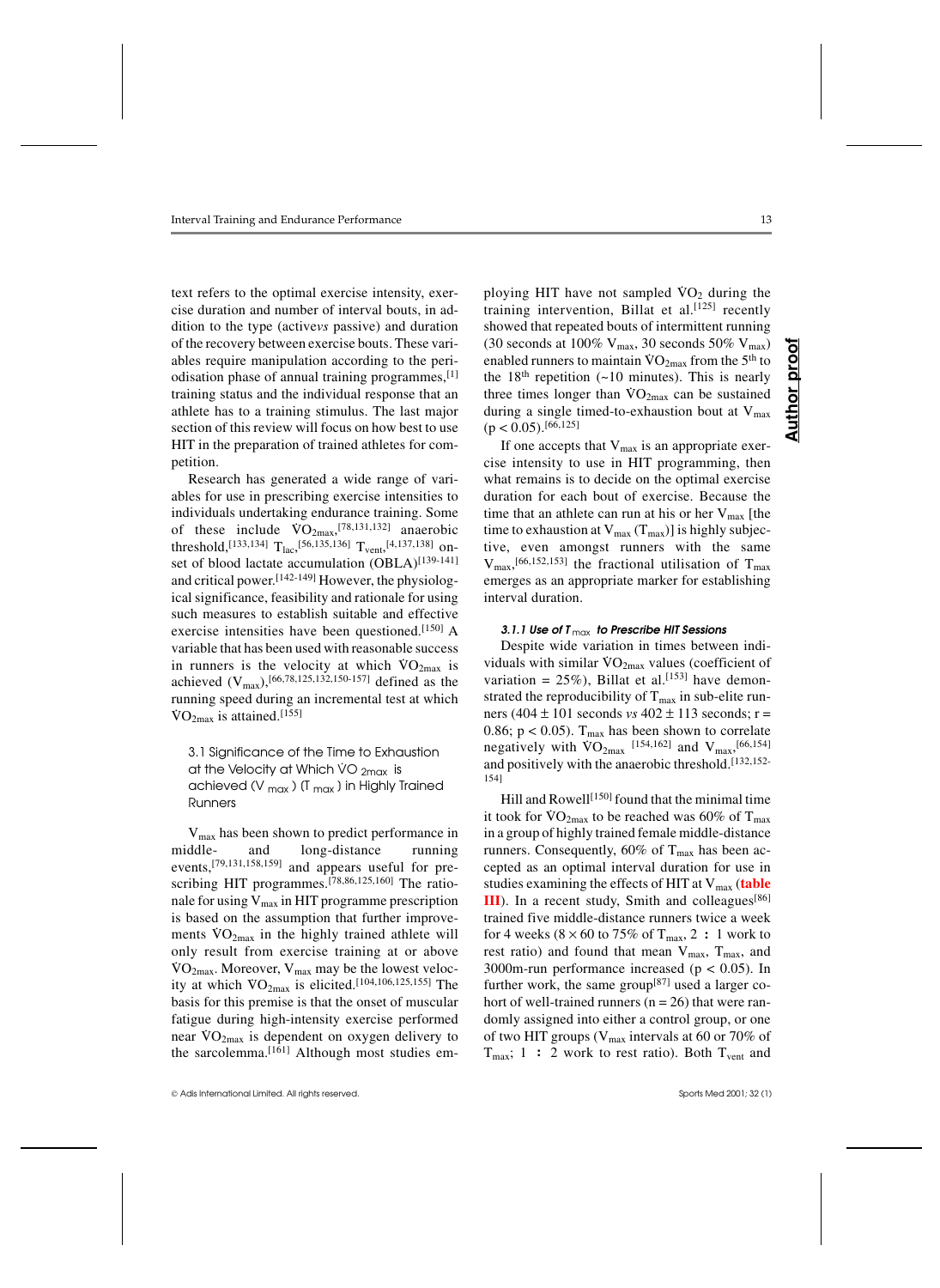| Table III. Summary of findings of high-intensity interval-training (HIT) studies in highly-trained runners (VO <sub>2max</sub> > 60 ml/kg/min) <sup>a</sup> |  |  |
|-------------------------------------------------------------------------------------------------------------------------------------------------------------|--|--|
|                                                                                                                                                             |  |  |

|               | Reference                               | n            | <b>HIT</b><br>sessions | Reps      | Intensity                | Work<br>duration        | Rest<br>duration | <b>HIT Duration</b><br>(wk) | Results                                                                                                                                       |
|---------------|-----------------------------------------|--------------|------------------------|-----------|--------------------------|-------------------------|------------------|-----------------------------|-----------------------------------------------------------------------------------------------------------------------------------------------|
|               | Acevedo and<br>Goldfarb <sup>[74]</sup> |              | 24                     | <b>NR</b> | $90 - 95%$<br>$HR_{max}$ | <b>NR</b>               | <b>NR</b>        | 8                           | $\downarrow$ 10km time, $\uparrow$ T <sub>vent</sub> , $\leftrightarrow$ VO <sub>2max</sub>                                                   |
| proof         | Zavorsky et<br>$al.$ <sup>[88]</sup>    | $12 \quad 3$ |                        | 10        | $96\%$ $V_{max}$         | NR.                     | 60-180<br>sec    | 2                           | ÎRE. ↓RER                                                                                                                                     |
|               | Smith et al. <sup>[86]</sup>            | 5            | - 8                    | 5         | $V_{\text{max}}$         | 60-75% $T_{max}$ 1 : 2  |                  | $\overline{4}$              | $\text{TVO}_{2\text{max}}$ , $\text{TV}_{\text{max}}$ , $\text{TT}_{\text{max}}$ , $\downarrow$ 3000m time                                    |
|               | Billat et al. <sup>[78]</sup>           | 8            | $\overline{4}$         | 5         | $V_{\text{max}}$         | 50% $T_{\rm max}$       | 1:1              | $\overline{4}$              | $\uparrow$ VO <sub>2max</sub> , $\uparrow$ RE, $\leftrightarrow$ VO <sub>2max</sub> , $\leftrightarrow$ T <sub>max</sub>                      |
| <b>Author</b> | Smith et al. <sup>[87]</sup>            | 9            | 8                      | 8         | $V_{\text{max}}$         | $60\%$ T <sub>max</sub> | 1:2              | $\overline{4}$              | $T_{\text{max}}$ , $\downarrow$ 3000m time, $\leftrightarrow$ VO <sub>2max</sub><br>$\leftrightarrow$ <sub>v</sub> VO <sub>2max</sub>         |
|               | Smith et al. <sup>[87]</sup>            | 9            | -8                     | 8         | V <sub>max</sub>         | $70\%$ $T_{max}$        | 1:2              | $\overline{4}$              | $\leftrightarrow$ T <sub>max</sub> , $\leftrightarrow$ 3000m time, $\leftrightarrow$ VO <sub>2max</sub><br>$\leftrightarrow$ V <sub>max</sub> |

a Changes indicated based on statistical significance at the p < 0.05 level.

**HRmax** = maximum heart rate; **n** = number of participants; **NR** = not reported; **RE** = running economy; **Reps** = repetitions; **RER** = respiratory exchange ratio; **T**<sub>max</sub> = time to exhaustion while running at V<sub>max</sub>; **T**<sub>vent</sub> = ventilatory threshold; **V<sub>max</sub>** = running speed at VO<sub>2max</sub>; VO<sub>2max</sub> =  $\frac{1}{2}$ **Interact on Section, The Section of Consumption; v** VO<sub>2max</sub> = ((Author: please define. Do you mean V  $_{max}$  ?)); ↓ = ((Author: decrease?)); ↑ = ((Author: please or interact or interact or interact or interact or interact  $i$ ncrease?));  $\leftrightarrow$  = ((Author: no change?)).

3000m-running performance improved significantly more in the 60%  $T_{\text{max}}$  group than in either the 70%  $T_{\text{max}}$  or control group (p < 0.05). However, despite randomisation, runners performing 60%  $T<sub>max</sub>$  intervals had slower overall 3000m-run times to begin with, and this disparity may have biased the results. Thus, it cannot be unequivocally stated that intervals performed at  $60\%$  T<sub>max</sub> are the optimal HIT programme duration for improving endurance performance. Indeed, Billat et al.[78] examined the effects of 4 weeks of HIT in highly trained runners  $(\text{VO}_{2\text{max}} = 71.6 \pm 4.8 \text{ ml/kg/min})$ , using only one session per week at 50% of  $T_{\text{max}}$ , and found that  $V_{\text{max}}$  (+5%) and running economy (–6.1%) significantly improved, despite there being no change in  $T_{\text{max}}$  or  $\dot{V}O_{2\text{max}}$ . Although further work is required in terms of HIT optimisation, preliminary data suggest that HIT performed somewhere between 50 to 60% of  $T_{\text{max}}$  may be optimal for improving endurance performance.

Another variable that some researchers have suggested to be an important component for enhancing endurance performance is the distance run at  $V_{max}$  during a given HIT session.<sup>[104,163]</sup> Accordingly, Billat et al. $[160]$  reported that 16 highly trained male runners  $(\text{VO}_{2\text{max}} = 69.1 \pm 4.3)$ ml/kg/min) were able to run 2.5 times their  $T_{\text{max}}$ distance during a HIT workout using a 1 **:** 1 work **:** rest ratio at 50% T<sub>max</sub>, with recovery between bouts approximating 60%  $V_{\text{max}}$ . [104]

Longer HIT performed at an intensity between  $T<sub>lac</sub>$  and  $V<sub>max</sub>$  (also known as critical velocity<sup>[164]</sup>)  $\frac{1}{\text{has}}$  the potential to increase  $\text{VO}_2$  to the level of  $\text{VO}_{2\text{max}}$  as a result of the  $\text{VO}_2$  slow component phenomenon.<sup>[165,166]</sup> Poole and Gaesser<sup>[136]</sup>have stated that the critical velocity may be the threshold intensity for eliciting  $VO<sub>2max</sub>$ . However, Billat et al.[167] reported that 14 highly trained runners  $(VO<sub>2max</sub> = 74.9 \pm 3.0 \text{ mJ/kg/min})$  reached steadystate  $VO<sub>2</sub>$  at 93% of  $VO<sub>2</sub>$ <sub>max</sub> during a time to exhaustion test (~17 minutes) at 90% of  $V_{\text{max}}$ . Indeed, endurance training has also been shown to reduce the magnitude of the  $VO<sub>2</sub>$  slow component.[168,169] Thus, although critical velocity/critical power may be an appropriate exercise intensity for use with moderately trained individuals,[170-172] a more demanding exercise intensity is needed for use with elite athletes.[104]

#### 3.2 Cycling Studies

Research with cyclists has taken a more conventional approach to HIT programme optimisation, but as is the case with runners, scientific data are sparse (table II). In a heterogeneous group of previously trained, but not highly trained cyclists  $(VO_{2max} = 56.8 \pm 6.6 \text{ mJ/kg/min})$ , Norris and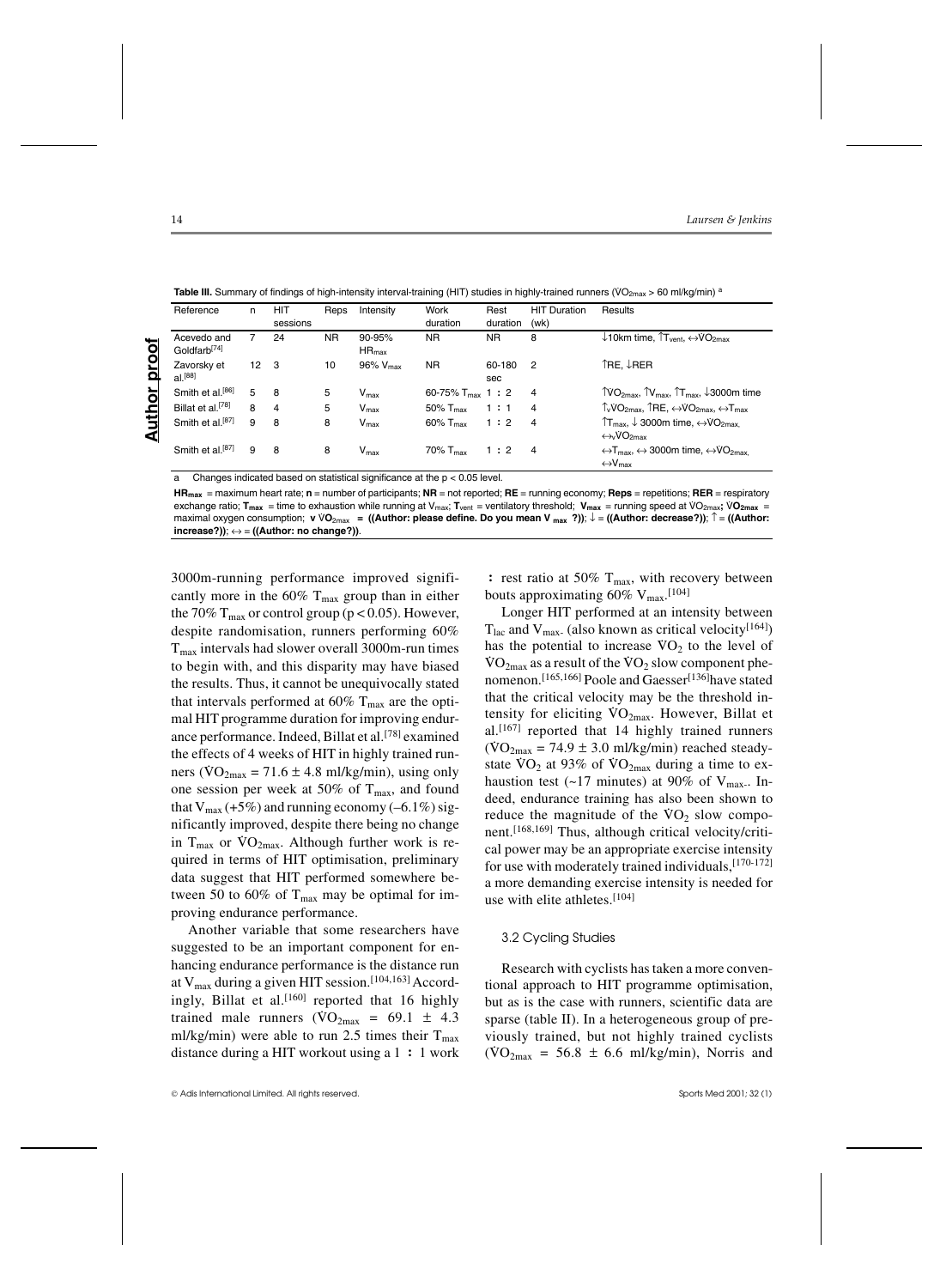Petersen<sup>[173]</sup> reported increases in  $\text{VO}_{2\text{max}}$  (+7%), Tvent (+16%), and 40km time-trial performance (+8%) after 8 weeks of HIT at  $T_{vent}$  heart rate (p < 0.05). Thus, improvements in aerobic capacity and Tvent can occur following HIT in previously or moderately trained athletes. Only one study to date, however, has attempted to examine HIT programme optimisation in highly trained cyclists. In this study, Stepto and colleagues<sup>[81]</sup> investigated the effects of five different HIT programmes, performed twice per week for 3 consecutive weeks, on the rate of performance improvements in twenty endurance-trained cyclists. The authors found that performance (40km time trial and  $P_{peak}$ ) improvements resulted from two markedly different HIT programmes. One of these was a commonly used HIT programme of 'aerobic' type intervals  $(8 \times 4)$ minutes at  $85\%$  P<sub>peak</sub>, 90 seconds recovery) that has previously been shown to improve endurance performance.[7,80,81,83] However, a comparable improvement in performance resulted from intermittent supramaximal training  $(12 \times 30$  seconds at 175%  $P_{peak}$ , 4.5 minutes recovery). The other HIT programmes (table II) failed to significantly improve endurance performance. That intermittent supramaximal training improved 40km time-trial performance is intriguing, as training of this nature has not previously been associated with improvements in endurance performance. Thus, because the mechanisms remain unknown, repeated sprint training may be more important to the endurance athlete than was previously thought. Further research into HIT programme optimisation is required with cyclists, including the use of those concepts that have shown success in highly trained runners; namely the prescription of a HIT programme using  $T_{max}$ .

# *3.2.1 T* max *During Cycle Ergometry*

As reviewed earlier**((Author: please specify in** which section)), although  $T_{\text{max}}$  has been developed as a practical method for determining the appropriate length of the interval bout at  $V_{\text{max}}$  in highly trained runners,<sup>[86]</sup> HIT programme prescription using this method has yet to be applied to cycling. Use of the fractional utilisation of  $T_{\text{max}}$  for

**Author proof**

Author

proo

HIT prescription in cyclists is possible; Billat et al.<sup>[174]</sup> determined  $T_{max}$  in nine elite cyclists to be  $222 \pm 91$  seconds, which was not significantly different to that of elite runners  $(321 \pm 84$  seconds). Future research could utilise multisport athletes (triathletes and duathletes) to determine whether or not true statistical differences in  $T_{\text{max}}$  exist between exercise modes.

In brief, HIT prescription with highly trained runners has been reasonably successful when  $V_{\text{max}}$ is used to establish the intensity, and 50 to 60% of  $T<sub>max</sub>$  is used for the exercise duration. Despite the feasibility of using  $T_{\text{max}}$  for prescribing HIT programmes in cyclists, longitudinal studies in cyclists have used more conventional programmes, revealing that supramaximal sprinting may be a more effective means of endurance performance enhancement than previously thought.

#### 3.3 Rate of Performance Enhancement Following HIT

Very little information is available concerning the rate at which endurance performance improves following a given HIT stimulus. This is probably due, at least in part, to the challenging nature of carrying out research of a longitudinal repeatedmeasure design. Lindsay et al.<sup>[83]</sup> showed, with eight endurance-trained cyclists, that HIT elicited no change in  $P_{peak}$  or 40km time-trial performance after 2 weeks, but there was an increase in both  $P_{\text{peak}} (+4.3\%; p = 0.01)$  and 40km time-trial performance  $(+3.5\%; p < 0.001)$  after 4 weeks. Interestingly, a similar time course of change in these variables has been shown in another study using the same HIT programme repeated over 6 weeks,<sup>[80]</sup> suggesting that regular assessments of training status and subsequent adjustments to HIT programmes are required to maximise improvements in endurance performance. Indeed, Laursen and co-workers[82]have recently shown that the increases in T-vent  $(+22%)$  and P<sub>peak</sub>  $(+4.3%)$  in highly trained cyclists are possible following just four HIT sessions (20  $\times$  60 seconds at P<sub>peak</sub>, 120 seconds recovery) over 2 weeks during the off-season ( $p < 0.05$ ).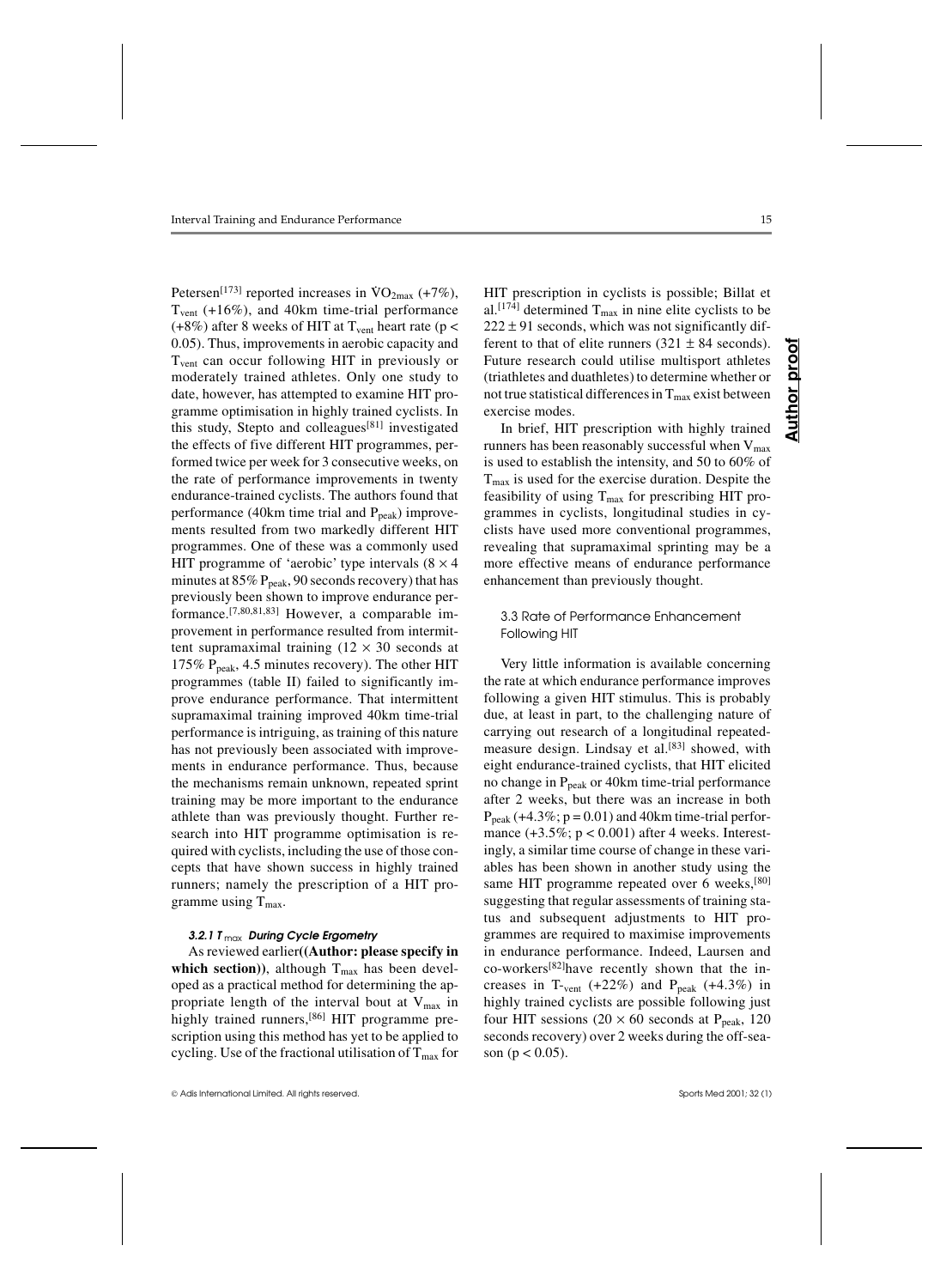In well trained runners, a single HIT session has failed to elicit changes in  $\rm{VO}_{2max}$  and  $\rm{T_{max}}$ ,  $\rm{^{[162]}}$  or running economy in elite long-distance runners.[159] In contrast, a recent study in untrained individuals has shown that skeletal muscle adaptations begin to occur after just one 16-hour training session involving cycling for 6 minutes each hour at  $\sim 90\%$  VO<sub>2max</sub>.<sup>[46]</sup> In this study, muscle was biopsied from the vastus lateralis during a twostage  $(2 \times 20 \text{ minutes})$  standardised submaximal cycle protocol before and 36 to 48 hours after the HIT session. Analysis revealed an attenuated decline in phosphocreatine and glycogen use, as well as a smaller rise in muscle lactate after the training. There was no effect, however, on the maximal activities of CS and malate dehydrogenase, suggesting that adjustments in high-energy phosphates are an early adaptive event that occur before increases in oxidative potential following endurance exercise training, at least in untrained individuals. Future research is required to describe the time course of adaptations resulting from HIT with highly trained athletes.

#### 3.4 Recovery Considerations

The importance of recovery following a HIT session has been demonstrated in untrained individuals. Balsom et al.<sup>[175]</sup> showed that the distance of repeated sprints (15, 30, 40m; 30 seconds recovery) was positively related to a reduction in sprint performance and an associated decline in the adenine nucleotide pool. Furthermore, Rodas et al.<sup>[51]</sup> found significant increases in both oxidative and glycolytic enzyme activities after 2 weeks of supramaximal cycle sprint training (table I), but after only one rest day there was no change in 30 seconds all-out performance. Nevertheless, marked increases were found in  $VO_{2max}$  (+11.3%) and  $P_{peak}$  $(+10\%)$  measured 5 days later ( $p < 0.05$ ), suggesting that fatigue or overtraining may have played a role in preventing a significant improvement in the 30 seconds all-out test. In another study by the same authors,<sup>[52]</sup> the aforementioned training group was compared with a matched group of individuals completing the same training pro-

gramme, except that a 2-day rest period separated each HIT session in the latter group. This lengthened the entire training programme to 6 weeks. While muscle enzyme activities were not significantly increased in this study, performance in the 30 seconds all-out test was significantly improved  $(p < 0.05)$ . A comparison of these studies suggests that muscle fibres experience fatigue or injury following HIT, indicating that sufficient recovery following the final training session is necessary for the benefits of training to be detected.

Unfortunately, very little information is available concerning the optimal recovery duration between HIT bouts. Generally, coaches and researchers have used fixed work-recovery ratios (i.e. 2 **:** 1, 1 **:** 1, 1 **:** 2),[78,85,86] or recovery durations based on heart rate returning to a fixed percentage of its maximum.<sup>[55,74]</sup> A recent study<sup>[106]</sup> compared the contribution of aerobic and anaerobic metabolism of different HIT programmes in active ( $\sqrt{VO_{2max}} = 57 \pm 6$  ml/kg/min) but not highly trained individuals, using maximal accumulated oxygen deficit as a measure of anaerobic capacity.<sup>[70]</sup> A short recovery HIT protocol (6 to  $7 \times 20$ seconds at 170%  $\overline{VO_{2\text{max}}}$ , 10 seconds recovery) resulted in a higher accumulated oxygen deficit and  $\text{VO}_2$  than a long recovery HIT protocol (4 to  $5 \times 30$ ) seconds at  $\sim$ 200%  $\sqrt{O_{2}}$ <sub>max</sub>, 2 minutes recovery), suggesting that supramaximal HIT with short recovery periods may maximally tax aerobic and anaerobic capacities. One apparent limitation to a shortened recovery in untrained individuals, is that a reduced number of intervals might be completed and thus less work achieved.[175] However, evidence for this was not found in a recent study by Zavorsky et al.<sup>[88]</sup> In this study, 12 highly trained runners ( $\overline{VO}_{2\text{max}} = 72.5 \pm 4.3 \text{ ml/kg/min}$ ) were assigned to different HIT recovery groups (duration  $= 1, 2$  or 3 minutes) following three HIT sessions  $(10 \times 400$ m running) run at 4% below V<sub>max-</sub> over 2 weeks. While there was an overall increase in running economy when the group was considered as a whole, no differences were found between the groups. Thus, the optimal recovery duration between HIT bouts is yet to be determined.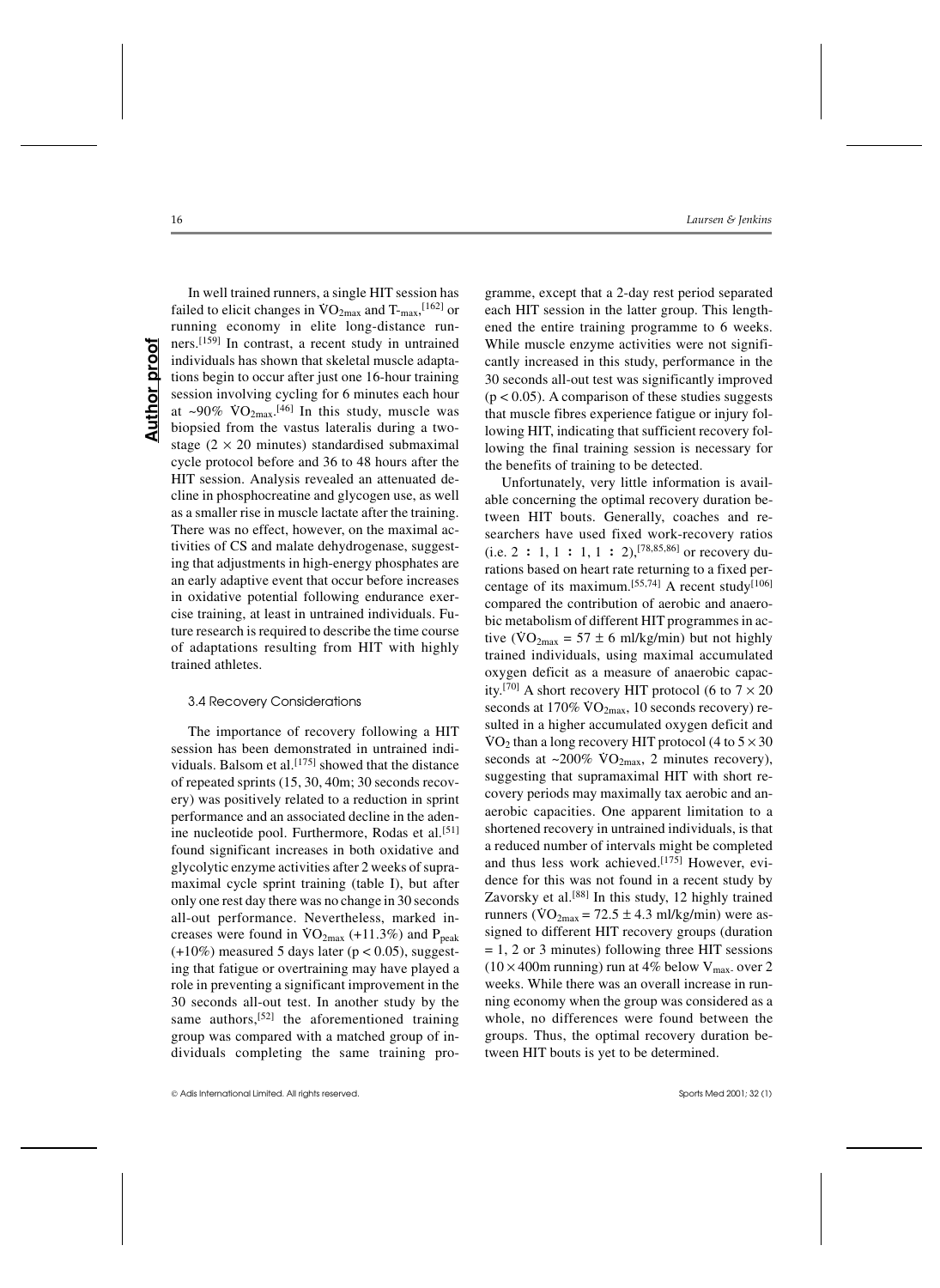The importance of active versus passive recovery bouts following HIT work bouts has recently been addressed.[104] Because high lactate levels develop during interval training performed at an intensity greater than  $T<sub>lac</sub>$ , active recovery facilitates lactate removal $\left[176,177\right]$  and allows athletes to tolerate heavy work rates for longer periods.[104,125] The use of active recovery in the prescription of HIT programmes therefore appears justified. Interestingly, training status seems to be unrelated to the decline in plasma lactate during passive recovery from exercise at equivalent relative maximal work intensities.[178]

In athletes, the importance of a taper following a phase of increased training volume and intensity appears essential.[105,179] Most recently, Mujika et al.[180] examined the physiological and performance responses to different 6-day tapers in eight well-trained male middle-distance runners. In this study, runners completed 15 weeks of their regular training programme, and were then assigned to either a moderate (50% reduction in training volume and intensity) or a low volume taper (75% reduction in training volume and intensity). The type of taper showed no effect on either 800m-run performance or changes in haematological status, suggesting that middle-distance runners can progressively reduce their usual training volume by at least 75% during a 6-day taper.

# **4. Conclusion**

Considerable information is available relating to the physiological responses that result from submaximal training and HIT in untrained individuals. In contrast, very little is known of how already highly trained athletes respond to a modified training programme. However, it does not appear that additional submaximal endurance training volume improves endurance performance or related physiological variables in this particular population.[9] In contrast, HIT, in many forms, can elicit significant improvements in endurance performance in already highly trained athletes.[81,82,86] To date, however, researchers have been unsuccessful in explaining the reasons for this improve-

Adis International Limited. All rights reserved. Sports Med 2001; 32 (1)

ment.[7,74,80] Further investigation into the response of central and peripheral factors to HIT in the highly trained athlete is therefore warranted. Finally, coaches and athletes are in need of more knowledge concerning HIT programme optimisation; the optimal HIT programme intensity, duration and recovery that elicit the greatest rate of improvement in endurance performance are yet to be reported.

# **Acknowledgements**

**'Author: please provide information, for publication in the acknowledgements section of the manuscript, on any sources of funding that were used to assist in the preparation of this manuscript; and on any potential conflicts of interest that the authors may have that are directly relevant to the contents of this manuscript'.**

#### **References**

- 1. Hawley JA, Myburgh KH, Noakes TD, et al. Training techniques to improve fatigue resistance and enhance endurance performance. J Sports Sci 1997; 15: 325-33
- 2. Wells CL, Pate RR. Training for performance of prolonged exercise. Carmel (IN): Benchmark Press, 1988
- 3. Jones AM, Carter H. The effect of endurance training on parameters of aerobic fitness. Sports Med 2000; 29: 373-86
- 4. Laursen PB, Rhodes EC. Factors affecting performance in an ultraendurance triathlon. Sports Med 2001; 31: 195-209
- 5. Blomqvist CG, Saltin B. Cardiovascular adaptations to physical training. Annu Rev Physiol 1983; 45: 169-89
- 6. Green HJ, Jones LL, Painter DC. Effects of short-term training on cardiac function during prolonged exercise. Med Sci Sports Exerc 1990; 22: 488-93
- 7. Weston AR, Myburgh KH, Lindsay FH, et al. Skeletal muscle buffering capacity and endurance performance after high-intensity training by well-trained cyclists. Eur J Appl Physiol 1997; 75: 7-13
- 8. Londeree BR. Effect of training on lactate/ventilatory thresholds: a meta-analysis. Med Sci Sports Exerc 1997; 29: 837-43
- 9. Costill DL, Flynn MG, Kirman JP, et al. Effects of repeated days of intensified training on muscle glycogen and swimming performance. Med Sci Sports Exerc 1988; 20: 249-54
- 10. Lake MJ, Cavanagh PR. Six weeks of training does not change running mechanics or improve running economy. Med Sci Sports Exerc 1996; 28: 860-9
- 11. Green HJ. Altitude acclimatization, training and performance. J Sci Med Sport 2000; 3: 299-312
- 12. Coyle EF. Physical activity as a metabolic stressor. Am J Clin Nutr 2000; 72 (2 Suppl): 512S-20S
- 13. Green HJ, Jones LL, Hughson RL, et al. Training-induced hypervolemia: lack of an effect on oxygen utilization during exercise. Med Sci Sports Exerc 1987; 19: 202-6
- 14. Green HJ, Hughson RL, Thomson JA, et al. Supramaximal exercise after training-induced hypervolemia. I: gas exchange and acid-base balance. J Appl Physiol 1987; 62: 1944-53

**Author proof**

Author

proo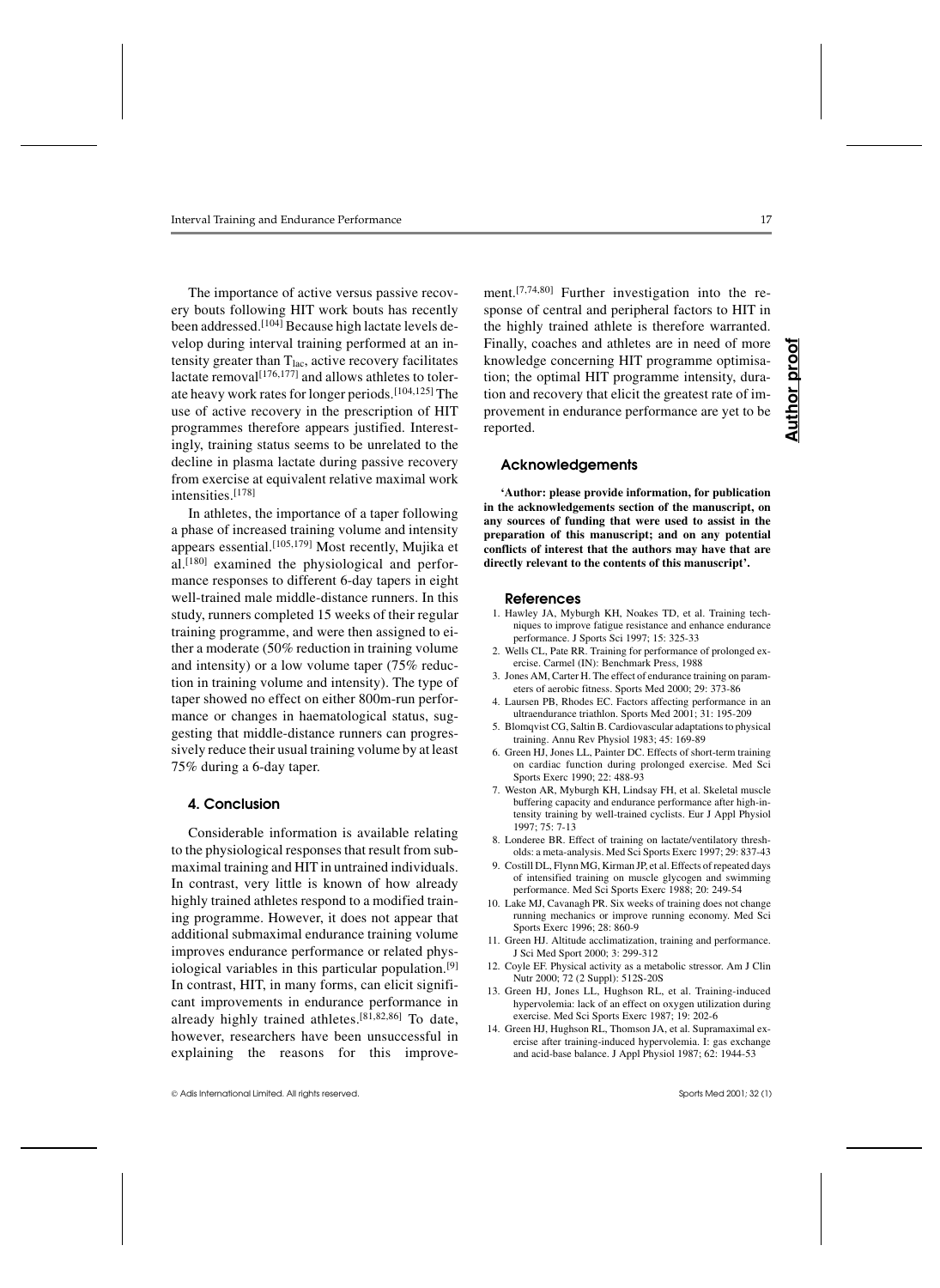- **Author proof Author proot**
- 15. Green HJ, Thomson JA, Houston ME. Supramaximal exercise after training-induced hypervolemia. II: blood/muscle substrates and metabolites. J Appl Physiol 1987; 62: 1954-61 16. Green HJ, Coates G, Sutton JR, et al. Early adaptations in gas
- exchange, cardiac function and haematology to prolonged exercise training in man. Eur J Appl Physiol 1991; 63: 17-23
- 17. Green HJ, Jones LL, Houston ME, et al. Muscle energetics during prolonged cycling after exercise hypervolemia. J Appl Physiol 1989; 66: 622-31
- 18. Green HJ. Muscular adaptations at extreme altitude: metabolic implications during exercise. Int J Sports Med 1992; 13 Suppl 1: S163-5
- 19. Green HJ, Helyar R, Ball-Burnett M, et al. Metabolic adaptations to training precede changes in muscle mitochondrial capacity. J Appl Physiol 1992; 72: 484-91
- 20. Green HJ, Jones S, Ball-Burnett M, et al. Early adaptations in blood substrates, metabolites, and hormones to prolonged exercise training in man. Can J Physiol Pharmacol 1991; 69: 1222-9
- 21. Rowell AL. Human cardiovascular control. New York: Oxford University Press, 1993
- 22. Fritzsche RG, Coyle EF. Cutaneous blood flow during exercise is higher in endurance-trained humans. J Appl Physiol 2000; 88: 738-44
- 23. Coyle EF. Physiological determinants of endurance exercise performance. J Sci Med Sport 1999; 2: 181-9
- 24. McKenzie S, Phillips SM, Carter SL, et al. Endurance exercise training attenuates leucine oxidation and BCOAD activation during exercise in humans. Am J Physiol Endocrinol Metab 2000; 278: E580-7
- 25. Hickson RC, Hagberg JM, Ehsani AA, et al. Time course of the adaptive responses of aerobic power and heart rate to training. Med Sci Sports Exerc 1981; 13: 17-20
- 26. Vock R, Hoppeler H, Claassen H, et al. Design of the oxygen and substrate pathways. VI: structural basis of intracellular substrate supply to mitochondria in muscle cells. J Exp Biol 1996; 199: 1689-97
- 27. Weibel ER, Taylor CR, Weber JM, et al. Design of the oxygen and substrate pathways. VII: different structural limits for oxygen and substrate supply to muscle mitochondria. J Exp Biol 1996; 199: 1699-709
- 28. Hoppeler H, Weibel ER. Limits for oxygen and substrate transport in mammals. J Exp Biol 1998; 201: 1051-64
- 29. Hoppeler H, Weibel ER. Structural and functional limits for oxygen supply to muscle. Acta Physiol Scand 2000; 168: 445- 56
- 30. Coggan AR, Raguso CA, Williams BD, et al. Glucose kinetics during high-intensity exercise in endurance-trained and untrained humans. J Appl Physiol 1995; 78: 1203-7
- 31. Coggan AR, Kohrt WM, Spina RJ, et al. Endurance training decreases plasma glucose turnover and oxidation during moderate-intensity exercise in men. J Appl Physiol 1990; 68: 990- 6
- 32. Coggan AR. Plasma glucose metabolism during exercise: effect of endurance training in humans. Med Sci Sports Exerc 1997; 29: 620-7
- 33. Karlsson J, Nordesjo LO, Saltin B. Muscle glycogen utilization during exercise after physical training. Acta Physiol Scand 1974; 90: 210-7
- 34. Martin WH 3rd, Dalsky GP, Hurley BF, et al. Effect of endurance training on plasma free fatty acid turnover and oxidation during exercise. Am J Physiol 1993; 265: E708-14

- 35. Hurley BF, Hagberg JM, Allen WK, et al. Effect of training on blood lactate levels during submaximal exercise. J Appl Physiol 1984; 56: 1260-4
- 36. Shoemaker JK, Phillips SM, Green HJ, et al. Faster femoral artery blood velocity kinetics at the onset of exercise following short-term training. Cardiovasc Res 1996; 31: 278-86
- 37. Green H, Grant S, Bombardier E, et al. Initial aerobic power does not alter muscle metabolic adaptations to short-term training. Am J Physiol 1999; 277: E39-48
- 38. Daniels JT, Yarbrough RA, Foster C. Changes in VO2max and running performance with training. Eur J Appl Physiol 1978; 39: 249-54
- 39. Henriksson J. Effects of physical training on the metabolism of skeletal muscle. Diabetes Care 1992; 15: 1701-11
- 40. Denis C, Fouquet R, Poty P, et al. Effect of 40 weeks of endurance training on the anaerobic threshold. Int J Sports Med 1982; 3: 208-14
- 41. Hardman AE, Williams C, Wootton SA. The influence of shortterm endurance training on maximum oxygen uptake, submaximum endurance and the ability to perform brief, maximal exercise. J Sports Sci 1986; 4: 109-16
- 42. **((Author: please confirm page span))** Ekblom B. Effect of physical training on oxygen transport system in man. Acta Physiol Scand 1969; 328 Suppl: 1045
- 43. Hickson RC, Bomze HA, Holloszy JO. Linear increase in aerobic power induced by a strenuous program of endurance exercise. J Appl Physiol 1977; 42: 372-6
- 44. Daniels J, Scardina N. Interval training and performance. Sports Med 1984; 1: 327-34
- 45. Billat LV. Interval training for performance: a scientific and empirical practice. Part II: anaerobic interval training. Sports Med 2001; 31: 75-90
- 46. **((Author: is this a supplement? If so please provide supplement number?))** Green H, Tupling R, Roy B, et al. Adaptations in skeletal muscle exercise metabolism to a sustained session of heavy intermittent exercise. Am J Physiol Endocrinol Metab 2000; 278: E118-26
- 47. Green HJ, Fraser IG. Differential effects of exercise intensity on serum uric acid concentration. Med Sci Sports Exerc 1988; 20: 55-9
- 48. Keith SP, Jacobs I, McLellan TM. Adaptations to training at the individual anaerobic threshold. Eur J Appl Physiol 1992; 65: 316-23
- 49. Burke J, Thayer R, Belcamino M. Comparison of effects of two interval-training programmes on lactate and ventilatory thresholds. Br J Sports Med 1994; 28: 18-21
- 50. Simoneau JA, Lortie G, Boulay MR, et al. Human skeletal muscle fiber type alteration with high-intensity intermittent training. Eur J Appl Physiol 1985; 54: 250-3
- 51. Rodas G, Ventura JL, Cadefau JA, et al. A short training programme for the rapid improvement of both aerobic and anaerobic metabolism. Eur J Appl Physiol 2000; 82: 480-6
- 52. Parra J, Cadefau JA, Rodas G, et al. The distribution of rest periods affects performance and adaptations of energy metabolism induced by high-intensity training in human muscle. Acta Physiol Scand 2000; 169: 157-65
- 53. MacDougall JD, Hicks AL, MacDonald JR, et al. Muscle performance and enzymatic adaptations to sprint interval training. J Appl Physiol 1998; 84: 2138-42
- 54. Linossier MT, Dennis C, Dormois D, et al. Ergometric and metabolic adaptation to a 5-s sprint training programme. Eur J Appl Physiol 1993; 67: 408-14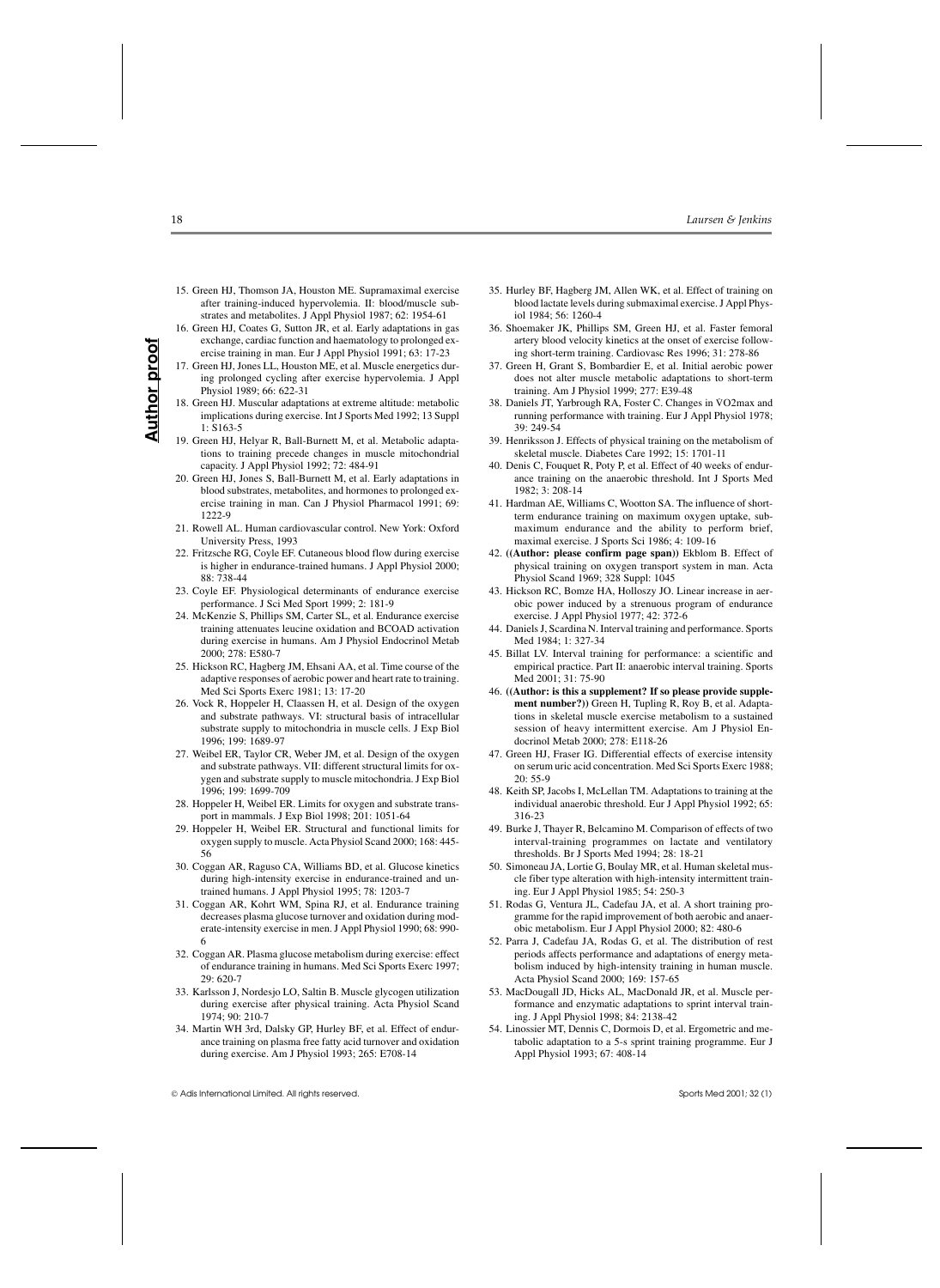- 55. Simoneau JA, Lortie G, Boulay MR, et al. Effects of two highintensity intermittent training programs interspaced by detraining on human skeletal muscle and performance. Eur J Appl Physiol 1987; 56: 516-21
- 56. Henritze J, Weltman A, Schurrer RL, et al. Effects of training at and above the lactate threshold on the lactate threshold and maximal oxygen uptake. Eur J Appl Physiol 1985; 54: 84-8
- 57. Nevill ME, Boobis LH, Brooks S, et al. Effect of training on muscle metabolism during treadmill sprinting. J Appl Physiol 1989; 67: 2376-82
- 58. Tabata I, Nishimura K, Kouzaki M, et al. Effects of moderateintensity endurance and high-intensity intermittent training on anaerobic capacity and VO2 max. Med Sci Sports Exerc 1996; 28: 1327-30
- 59. Ray CA. Sympathetic adaptations to one-legged training. J Appl Physiol 1999; 86: 1583-7
- 60. Harmer AR, McKenna MJ, Sutton JR, et al. Skeletal muscle metabolic and ionic adaptations during intense exercise following sprint training in humans. J Appl Physiol 2000; 89: 1793-803
- 61. Essen B, Hagenfeldt L, Kaijser L. Utilization of blood-borne and intramuscular substrates during continuous and intermittent exercise in man. J Physiol 1977; 265: 489-506
- 62. Chilibeck PD, Bell GJ, Farrar RP, et al. Higher mitochondrial fatty acid oxidation following intermittent versus continuous endurance exercise training. Can J Physiol Pharmacol 1998; 76: 891-4
- 63. Gorostiaga EM, Walter CB, Foster C, et al. Uniqueness of interval and continuous training at the same maintained exercise intensity. Eur J Appl Physiol Occup Physiol 1991; 63: 101-7
- 64. Franch J, Madsen K, Djurhuus MS, et al. Improved running economy following intensified training correlates with reduced ventilatory demands. Med Sci Sports Exerc 1998; 30: 1250-6
- 65. Coetzer P, Noakes TD, Sanders B, et al. Superior fatigue resistance of elite black South African distance runners. J Appl Physiol 1993; 75: 1822-7
- 66. Billat V, Renoux JC, Pinoteau J, et al. Times to exhaustion at 90, 100 and 105% of velocity at V . O2max (maximal aerobic speed) and critical speed in elite long-distance runners. Arch Physiol Biochem 1995; 103: 129-35
- 67. Holloszy JO, Booth FW. Biochemical adaptations to endurance exercise in muscle. Annu Rev Physiol 1976; 38: 273-91
- 68. Holloszy JO, Coyle EF. Adaptations of skeletal muscle to endurance exercise and their metabolic consequences. J Appl Physiol 1984; 56: 831-8
- 69. Gaitanos GC, Williams C, Boobis LH, et al. Human muscle metabolism during intermittent maximal exercise. J Appl Physiol 1993; 75: 712-9
- 70. Medbo JI, Mohn AC, Tabata I, et al. Anaerobic capacity determined by maximal accumulated O2 deficit. J Appl Physiol 1988; 64: 50-60
- 71. Henriksson J, Reitman JS. Time course of changes in human skeletal muscle succinate dehydrogenase and cytochrome oxidase activities and maximal oxygen uptake with physical activity and inactivity. Acta Physiol Scand 1977; 99: 91-7
- 72. Phillips SM, Green HJ, Tarnopolsky MA, et al. Effects of training duration on substrate turnover and oxidation during exercise. J Appl Physiol 1996; 81: 2182-91

- 73. Phillips SM, Green HJ, Tarnopolsky MA, et al. Progressive effect of endurance training on metabolic adaptations in working skeletal muscle. Am J Physiol 1996; 270: E265-72
- 74. Acevedo EO, Goldfarb AH. Increased training intensity effects on plasma lactate, ventilatory threshold, and endurance. Med Sci Sports Exerc 1989; 21: 563-8
- 75. Collins MH, Pearsall DJ, Zavorsky GS, et al. Acute effects of intense interval training on running mechanics. J Sports Sci 2000; 18: 83-90
- 76. James DV, Doust JH. Oxygen uptake during moderate intensity running: response following a single bout of interval training. Eur J Appl Physiol 1998; 77: 551-5
- 77. James DV, Doust JH. Oxygen uptake during high-intensity running: response following a single bout of interval training. Eur J Appl Physiol 1999; 79: 237-43
- 78. Billat VL, Flechet B, Petit B, et al. Interval training at V . O2max: effects on aerobic performance and overtraining markers. Med Sci Sports Exerc 1999; 31: 156-63
- 79. Babineau C, Leger L. Physiological response of 5/1 intermittent aerobic exercise and its relationship to 5 km endurance performance. Int J Sports Med 1997; 18: 13-9
- 80. Westgarth-Taylor C, Hawley JA, Rickard S, et al. Metabolic and performance adaptations to interval training in endurancetrained cyclists. Eur J Appl Physiol 1997; 75: 298-304
- 81. Stepto NK, Hawley JA, Dennis SC, et al. Effects of different interval-training programs on cycling time-trial performance. Med Sci Sports Exerc 1998; 31: 736-41
- 82. **((Author: please update details, if possible))**Laursen PB, Blanchard MA, Jenkins DG. Acute high-intensity interval training improves Tvent and PPO in highly-trained males. Can J Appl Physiol. In press
- 83. Lindsay FH, Hawley JA, Myburgh KH, et al. Improved athletic performance in highly trained cyclists after interval training. Med Sci Sports Exerc 1996; 28: 1427-34
- 84. Gaskill SE, Serfass RC, Bacharach DW, et al. Responses to training in cross-country skiers. Med Sci Sports Exerc 1999; 31: 1211-7
- 85. Stepto NK, Martin DT, Fallon KE, et al. Metabolic demands of intense aerobic interval training in competitive cyclists. Med Sci Sports Exerc 2001; 33: 303-10
- 86. Smith TP, McNaughton LR, Marshall KJ. Effects of 4-wk training using Vmax/Tmax on VO2max and performance in athletes. Med Sci Sports Exerc 1999; 31: 892-6
- 87. **((Author: please provide full date of the congress. If this has been published, please the name city of publication and publisher, and provide page numbers))** Smith TP, Dilger J, Davoren B, et al. Optimising high intensity treadmill training using vV . O2max and Tmax. In: Pre-Olympic Congress; 2000: Brisbane
- 88. Zavorsky GS, Montgomery DL, Pearsall DJ. Effect of intense interval workouts on running economy using three recovery durations. Eur J Appl Physiol 1998; 77: 224-30
- 89. Hickey MS, Costill DL, McConell GK, et al. Day to day variation in time trial cycling performance. Int J Sports Med 1992; 13: 467-70
- 90. Gleser MA, Vogel JA. Endurance exercise: effect of work-rest schedules and repeated testing. J Appl Physiol 1971; 31: 735- 9
- 91. Zavorsky GS. Evidence and possible mechanisms of altered maximum heart rate with endurance training and tapering. Sports Med 2000; 29: 13-26

**Author proof**

hor Ξ ⋖

pro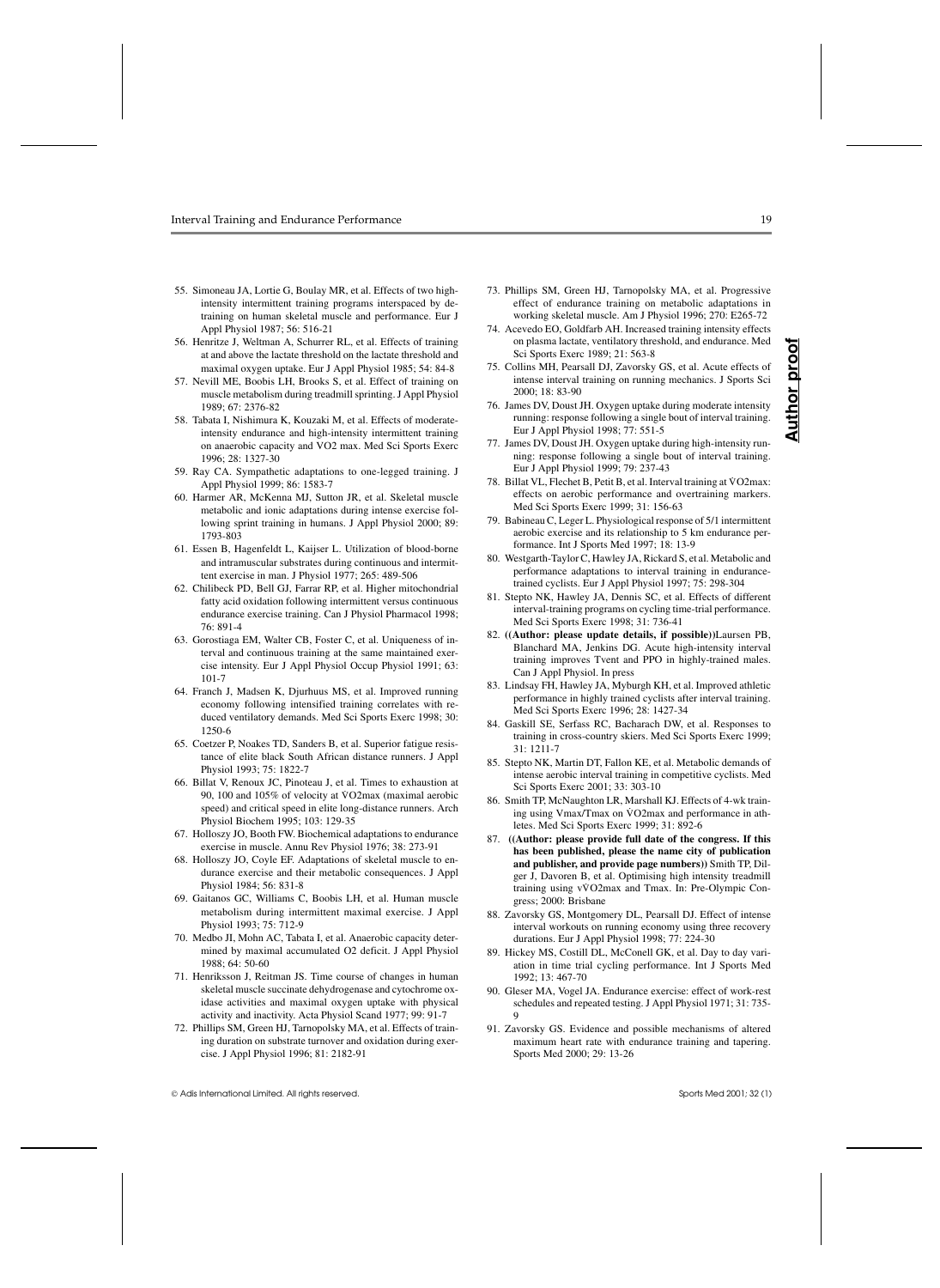- 92. Convertino VA. Blood volume: its adaptation to endurance training. Med Sci Sports Exerc 1991; 23: 1338-48
- 93. Sawka MN, Convertino VA, Eichner ER, et al. Blood volume: importance and adaptations to exercise training, environmental stresses, and trauma/sickness. Med Sci Sports Exerc 2000; 32: 332-48
- 94. Coyle EF, Hopper MK, Coggan AR. Maximal oxygen uptake relative to plasma volume expansion. Int J Sports Med 1990; 11: 116-9
- 95. Convertino VA, Brock PJ, Keil LC, et al. Exercise training-induced hypervolemia: role of plasma albumin, renin, and vasopressin. J Appl Physiol 1980; 48: 665-9
- 96. Hopper MK, Coggan AR, Coyle EF. Exercise stroke volume relative to plasma-volume expansion. J Appl Physiol 1988;  $64.404 - 8$
- 97. Pandolf KB. Effects of physical training and cardiorespiratory physical fitness on exercise-heat tolerance: recent observations. Med Sci Sports 1979; 11: 60-5
- 98. Hargreaves M, Febbraio M. Limits to exercise performance in the heat. Int J Sports Med 1998; 19 Suppl 2: S115-6
- 99. Convertino VA, Greenleaf JE, Bernauer EM. Role of thermal and exercise factors in the mechanism of hypervolemia. J Appl Physiol 1980; 48: 657-64
- 100. Nielsen B, Hales JR, Strange S, et al. Human circulatory and thermoregulatory adaptations with heat acclimation and exercise in a hot, dry environment. J Physiol 1993; 460: 467-85
- 101. Gonzalez-Alonso J, Teller C, Andersen SL, et al. Influence of body temperature on the development of fatigue during prolonged exercise in the heat. J Appl Physiol 1999; 86: 1032-9
- 102. Armstrong LE, Maresh CM. Effects of training, environment, and hot factors on the sweating response to exercise. Int J Sports Med 1998; 19 Suppl 2: S103-5
- 103. Gisolfi CV. Work-heat tolerance derived from interval training. J Appl Physiol 1973; 35: 349-54
- 104. Billat LV. Interval training for performance: a scientific and empirical practice. Part I: aerobic interval training. Sports Med 2001; 31: 13-31
- 105. Shepley B, MacDougall JD, Cipriano N, et al. Physiological effects of tapering in highly trained athletes. J Appl Physiol 1992; 72: 706-11
- 106. Tabata I, Irisawa K, Kouzaki M, et al. Metabolic profile of high intensity intermittent exercises. Med Sci Sports Exerc 1997; 29: 390-5
- 107. Coyle EC, Coggan AR, Hopper MK, et al. Determinants of endurance in well-trained cyclists. J Appl Physiol 1988; 64: 2622-30
- 108. Linossier MT, Dormois D, Bregere P, et al. Effect of sodium citrate on performance and metabolism of human skeletal muscle during supramaximal cycling exercise. Eur J Appl Physiol Occup Physiol 1997; 76: 48-54
- 109. McKenna MJ, Harmer AR, Fraser SF, et al. Effects of training on potassium, calcium and hydrogen ion regulation in skeletal muscle and blood during exercise. Acta Physiol Scand 1996; 156: 335-46
- 110. Potteiger JA, Nickel GL, Webster MJ, et al. Sodium citrate ingestion enhances 30 km cycling performance. Int J Sports Med 1996; 17: 7-11
- 111. Spriet LL. Anaerobic metabolism during high-intensity exercise. In: Hargreaves M, editor. Exercise metabolism. Champaign (IL). Human Kinetics Publishers Inc., 1995: 1-40
- 112. Green HJ. Cation pumps in skeletal muscle: potential role in muscle fatigue. Acta Physiol Scand 1998; 162: 201-13

- 113. Green HJ, Grange F, Chin C, et al. Exercise-induced decreases in sarcoplasmic reticulum Ca(2+)-ATPase activity attenuated by high-resistance training. Acta Physiol Scand 1998; 164: 141-6
- 114. Green H, MacDougall J, Tarnopolsky M, et al. Downregulation of Na+-K+-ATPase pumps in skeletal muscle with training in normobaric hypoxia. J Appl Physiol 1999; 86: 1745-8
- 115. Green H, Roy B, Grant S, et al. Downregulation in muscle Na+- K+-ATPase following a 21-day expedition to 6,194 m. J Appl Physiol 2000; 88: 634-40
- 116. Green H, Roy B, Grant S, et al. Effects of a 21-day expedition to 6,194 m on human skeletal muscle SR Ca2+-ATPase. High Alt Med Biol 2000; 1: 301-10
- 117. Green HJ, Roy B, Grant S, et al. Increases in submaximal cycling efficiency mediated by altitude acclimatization. J Appl Physiol 2000; 89: 1189-97
- 118. MacDonald MJ, Green HJ, Naylor HL, et al. Reduced oxygen uptake during steady state exercise after 21-day mountain climbing expedition to 6,194 m. Can J Appl Physiol 2001; 26: 143-56
- 119. Laursen PB, Rhodes EC. Exercise induced hypoxemia (EIH): a review of proposed mechanisms and recent findings. Biol Sport. In press
- 120. Medbo JI, Tabata I. Relative importance of aerobic and anaerobic energy release during short-lasting exhausting bicycle exercise. J Appl Physiol 1989; 67: 1881-6
- 121. **((Author: is this a supplement? If so please provide supplement number?))** Neufer PD, Ordway GA, Williams RS. Transient regulation of c-fos, alpha B-crystallin, and hsp70 in muscle during recovery from contractile activity. Am J Physiol 1998; 274: C341-6
- 122. Goodman C, Henry G, Dawson B, et al. Biochemical and ultrastructural indices of muscle damage after a twenty-one kilometre run. Aust J Sci Med Sport 1997; 29: 95-8
- 123. Kyrolainen H, Takala TE, Komi PV. Muscle damage induced by stretch-shortening cycle exercise. Med Sci Sports Exerc 1998; 30: 415-20
- 124. Kim CK, Takala TE, Seger J, et al. Training effects of electrically induced dynamic contractions in human quadriceps muscle. Aviat Space Environ Med 1995; 66: 251-5
- 125. Billat VL, Slawinski J, Bocquet V, et al. Intermittent runs at the velocity associated with maximal oxygen uptake enables subjects to remain at maximal oxygen uptake for a longer time than intense but submaximal runs. Eur J Appl Physiol 2000; 81: 188-96
- 126. Astrand I, Astrand PO, Christensen EH. Myohemoglobin as an oxygen-store in man. Acta Physiol Scand 1960; 48: 454-60
- 127. Terrados N. Altitude training and muscular metabolism. Int J Sports Med 1992; 13 Suppl 1: S206-9
- 128. Saltin B, Gollnick PD. Skeletal muscle adaptability: significance for metabolism and performance. Baltimore (MD): Williams and Wilkins, 1983
- 129. Svedenhag J, Henriksson J, Juhlin-Dannfelt A. Beta-adrenergic blockade and training in human subjects: effects on muscle metabolic capacity. Am J Physiol 1984; 247: E305-11
- 130. Bishop D, Jenkins DG, McEniery M, et al. Relationship between plasma lactate parameters and muscle characteristics in female cyclists. Med Sci Sports Exerc 2000; 32: 1088-93
- 131. Noakes TD, Myburgh KH, Schall R. Peak treadmill running . velocity during the V O2max test predicts running performance. J Sports Sci 1990; 8: 35-45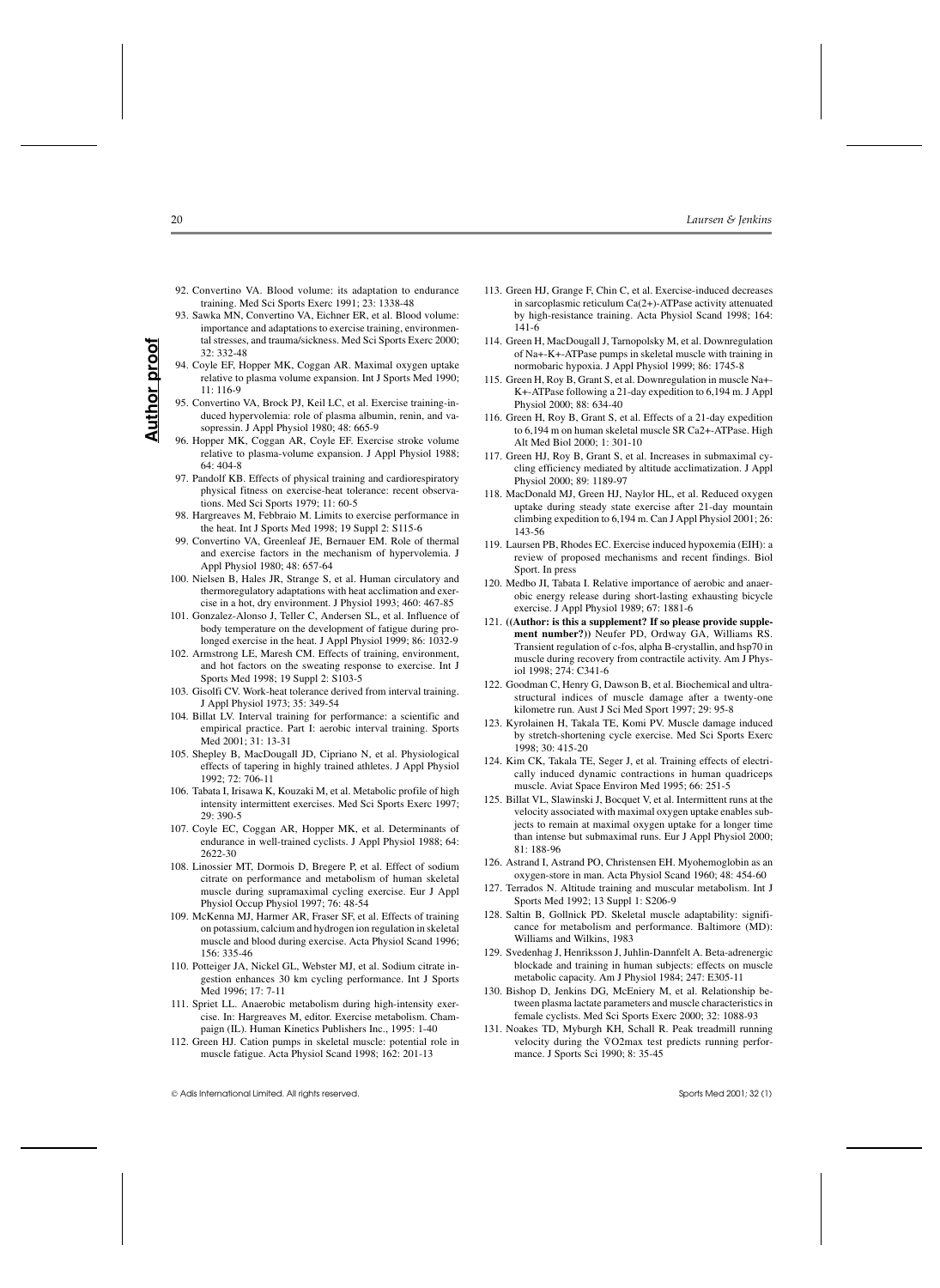- 132. Billat V, Bernard O, Pinoteau J, et al. Time to exhaustion at WO2max and lactate steady state velocity in sub elite longdistance runners. Arch Int Physiol Biochim Biophys 1994; 102: 215-9
- 133. McLellan TM, Cheung KS. A comparative evaluation of the individual anaerobic threshold and the critical power. Med Sci Sports Exerc 1992; 24: 543-50
- 134. Davis JA. Anaerobic threshold: review of the concept and directions for future research. Med Sci Sports Exerc 1985; 17: 6-21
- 135. Billat LV. Use of blood lactate measurements for prediction of exercise performance and for control of training. Recommendations for long-distance running. Sports Med 1996; 22: 157- 75
- 136. Poole DC, Gaesser GA. Response of ventilatory and lactate thresholds to continuous and interval training. J Appl Physiol 1985; 58: 1115-21
- 137. Frangolias DD, Rhodes EC. Comparison of the lactate and ventilatory thresholds during prolonged work. Sports Med 1996;  $22.38 - 53$
- 138. Feriche B, Chicharro JL, Vaquero AF, et al. The use of a fixed value of RPE during a ramp protocol: comparison with the ventilatory threshold. J Sports Med Phys Fitness 1998; 38: 35-8
- 139. Denis C, Dormois D, Lacour JR. Endurance training, VO2max, and OBLA: a longitudinal study of two different age groups. Int J Sports Med 1984; 5: 167-73
- 140. Chicharro JL, Carvajal A, Pardo J, et al. Physiological parameters determined at OBLA vs. a fixed heart rate of 175 beats  $\times$  min-1 in an incremental test performed by amateur and professional cyclists. Jpn J Physiol 1999; 49: 63-9
- 141. Billat V, Beillot J, Jan J, et al. Gender effect on the relationship of time limit at 100% VO2max with other bioenergetic characteristics. Med Sci Sports Exerc 1996; 28: 1049-55
- 142. Jenkins DG, Quigley BM. The y-intercept of the critical power function as a measure of anaerobic work capacity. Ergonomics 1991; 34: 13-22
- 143. Jenkins DG, Quigley BM. Blood lactate in trained cyclists during cycle ergometry at critical power. Eur J Appl Physiol Occup Physiol 1990; 61: 278-83
- 144. Volkov NI, Shirkovets EA, Borilkevich VE. Assessment of aerobic and anaerobic capacity of athletes in treadmill running tests. Eur J Appl Physiol 1975; 34: 121-30
- 145. Hill DW. The critical power concept: a review. Sports Med 1993; 16: 237-54
- 146. Hill DW, Smith JC. Determination of critical power by pulmonary gas exchange. Can J Appl Physiol 1999; 24: 74-86
- 147. Smith JC, Dangelmaier BS, Hill DW. Critical power is related to cycling time trial performance. Int J Sports Med 1999; 20: 374-8
- 148. Vandewalle H, Vautier JF, Kachouri M, et al. Work-exhaustion time relationships and the critical power concept: a critical review. J Sports Med Phys Fitness 1997; 37: 89-102
- 149. Pepper ML, Housh TJ, Johnson GO. The accuracy of the critical velocity test for predicting time to exhaustion during treadmill running. Int J Sports Med 1992; 13: 121-4
- 150. Hill DW, Rowell AL. Responses to exercise at the velocity associated with V . O2max. Med Sci Sports Exerc 1997; 29: 113- 6
- 151. Hill DW, Rowell AL. Running velocity at VO2max. Med Sci Sports Exerc 1996; 28: 114-9

- 152. Hill DW, Rowell AL. Significance of time to exhaustion during exercise at the velocity associated with VO2max. Eur J Appl Physiol 1996; 72: 383-6
- 153. Billat V, Renoux JC, Pinoteau J, et al. Reproducibility of runmat *i*, remodelly self-indicated *i*, et al. respectively of rain ning time to exhaustion at  $\sqrt{O2}$  max in subelite runners. Med Sci Sports Exerc 1994; 26: 254-7
- 154. Billat V, Renoux JC, Pinoteau J, et al. Times to exhaustion at 100% of velocity at V . O2max and modelling of the timelimit/velocity relationship in elite long-distance runners. Eur J Appl Physiol 1994; 69: 271-3
- 155. Billat LV, Koralsztein JP. Significance of the velocity at V . O2max and time to exhaustion at this velocity. Sports Med 1996; 22: 90-108
- 156. Billat VL, Hill DW, Pinoteau J, et al. Effect of protocol on determination of velocity at VO2max and on its time to exhaustion. Arch Physiol Biochem 1996; 104: 313-21
- 157. Billat VL, Blondel N, Berthoin S. Determination of the velocity associated with the longest time to exhaustion at maximal oxygen uptake. Eur J Appl Physiol 1999; 80: 159-61
- 158. Berthoin S, Pelayo P, Lensel-Corbeil G, et al. Comparison of maximal aerobic speed as assessed with laboratory and field measurements in moderately trained subjects. Int J Sports Med 1996; 17: 525-9
- 159. Morgan DW, Baldini FD, Martin PE, et al. Ten kilometer performance and predicted velocity at VO2max among welltrained male runners. Med Sci Sports Exerc 1989; 21: 78-83
- 160. Billat VL, Pinoteau J, Petit B. Calibration de la durée des répétitions d'une séance d'interval training à la vitesse associée a V . O2max en référence au temps limite continu. Sci Motricite 1996; 28: 13-20
- 161. Basset DR, Howley ET. Limiting factors for maximum oxygen uptake and determinants of endurance performance. Med Sci Sports Exerc 2000; 32: 70-84
- 162. James DV, Doust JH. Time to exhaustion during severe intensity running: response following a single bout of interval training. Eur J Appl Physiol 2000; 81: 337-45
- 163. Noakes TD. The Lore of Running. Champaign (IL): Leisure Press, 1991
- 164. Hill DW, Ferguson CS. A physiological description of critical velocity. Eur J Appl Physiol 1999; 79: 290-3
- 165. Lucia A, Hoyos J, Chicharro JL. The slow component of VO2 in professional cyclists. Br J Sports Med 2000; 34: 367-74
- 166. Billat VL, Mille-Hamard L, Petit B, et al. The role of cadence on the  $\sqrt{62}$  slow component in cycling and running in triathletes. Int J Sports Med 1999; 20: 429-37
- 167. Billat V, Binsse V, Petit B, et al. High level runners are able to . . maintain a V O2 steady-state below V O2max in an all-out run over their critical velocity. Arch Physiol Biochem 1998; 106: 38-45
- 168. Casaburi R, Storer TW, Ben-Dov I, et al. Effect of endurance training on possible determinants of VO2 during heavy exercise. J Appl Physiol 1987; 62: 199-207
- 169. Carter H, Jones AM, Barstow TJ, et al. Effect of endurance training on oxygen uptake kinetics during treadmill running. J Appl Physiol 2000; 89: 1744-52
- 170. Jenkins DG, Quigley BM. The influence of high-intensity exercise training on the Wlim-Tlim relationship. Med Sci Sports Exerc 1993; 25: 275-82
- 171. Jenkins DG, Quigley BM. Endurance training enhances critical power. Med Sci Sports Exerc 1992; 24: 1283-9

ă ₫